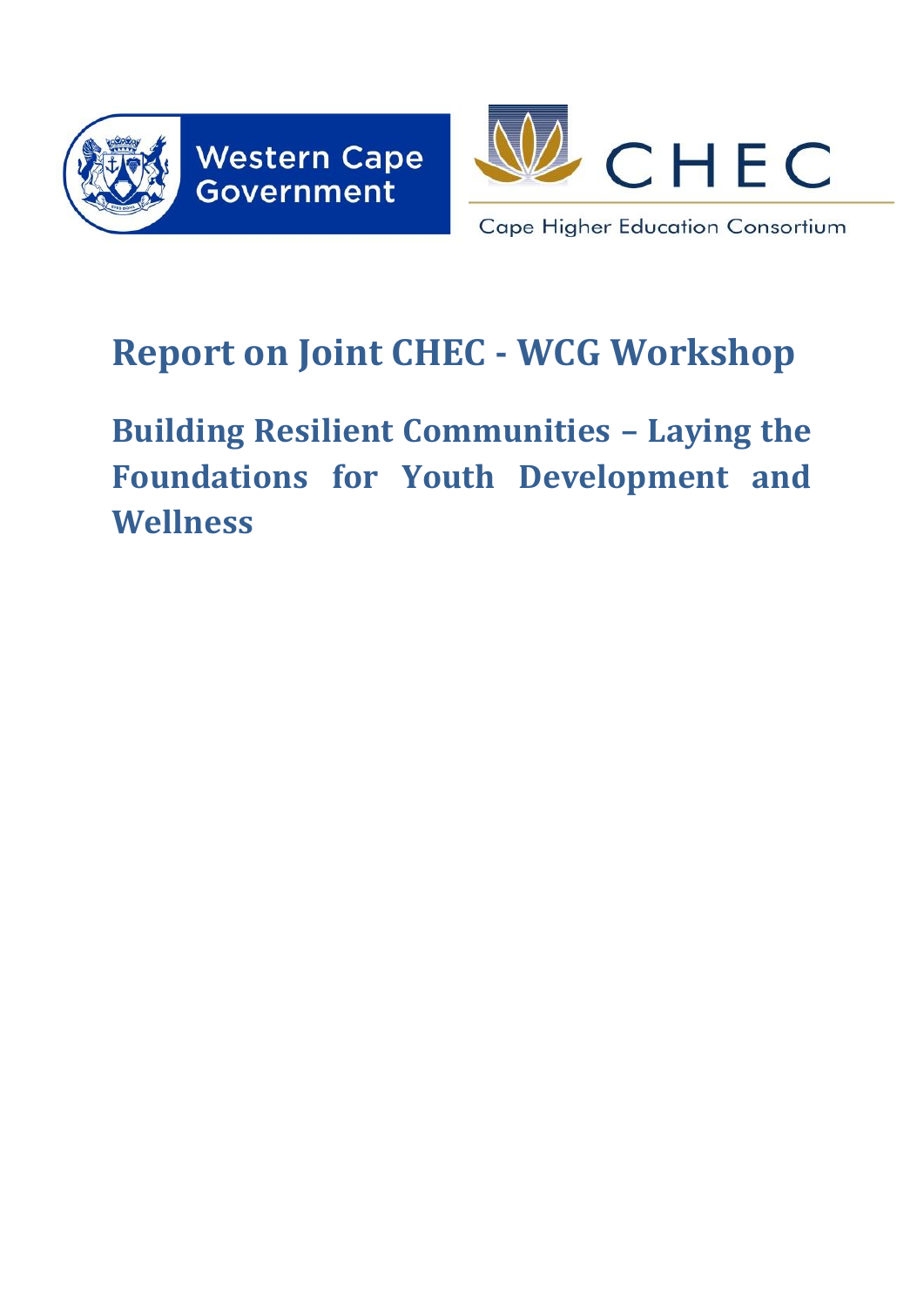

**Western Cape<br>Government** 



Cape Higher Education Consortium

# **Contents**

<span id="page-1-0"></span>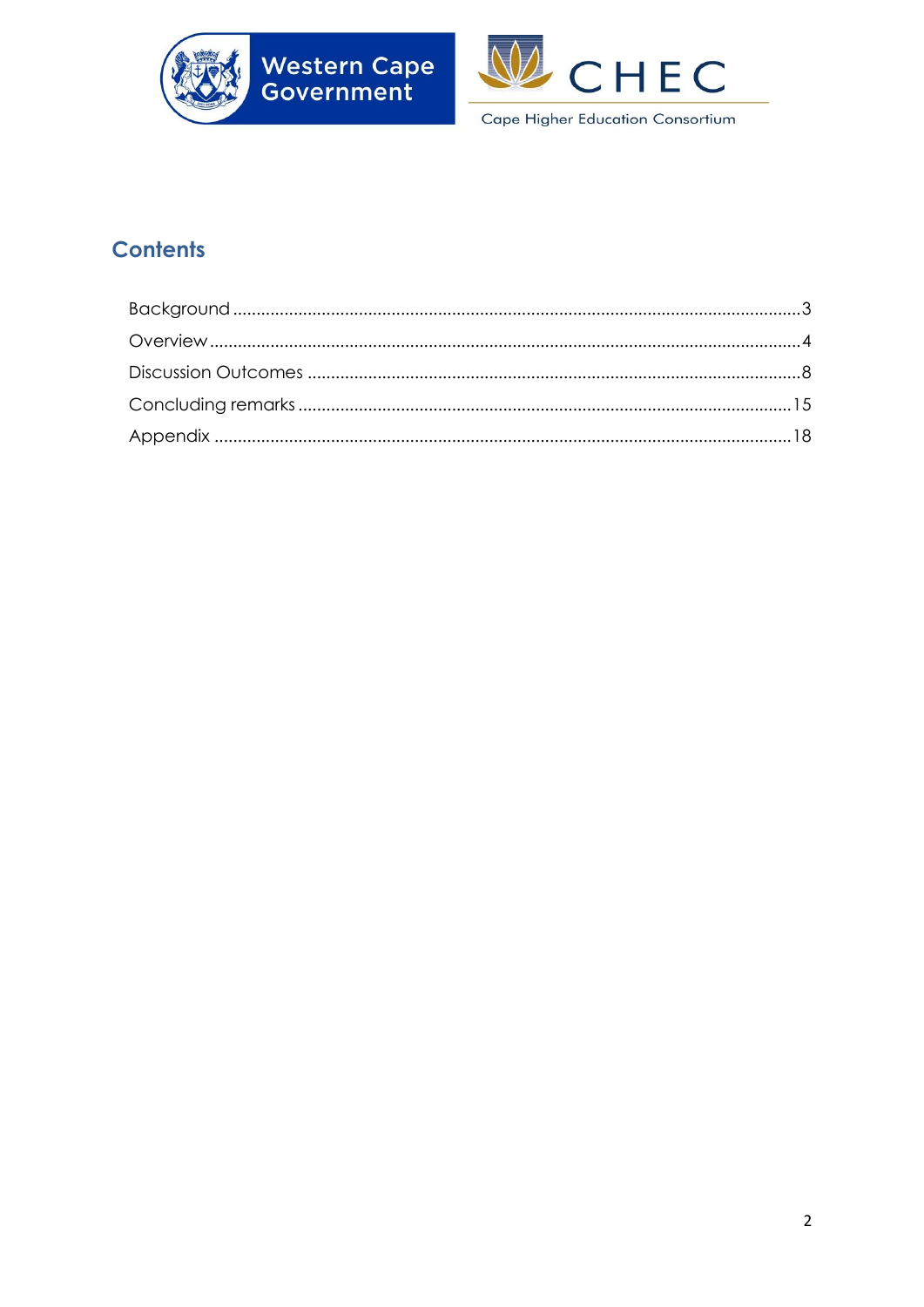

**Western Cape** Government



Cape Higher Education Consortium

#### **Background**

The Western Cape Government (WCG) has recognised the critical role that innovative and up to date research plays in governance, regulation and policymaking. However, the WCG is also aware that they often lack the capacity and resources themselves to develop this research. Similarly, whilst Universities often strive to undertake research and related societal engagement public interest they are not always aware of the priorities of the state. With these challenges in mind, a partnership was established between the WCG and the four universities in the Western Cape, under the umbrella of the Cape Higher Education Consortium (CHEC). This partnership is led by a Joint Task Team (JTT) made up of stakeholders from the WCG and representatives from the four universities.

The developmental priorities of the Western Cape are broadly set out in the Provincial Strategic Plan (PSP) 2014 – 2019, which details the WCG's vision and strategic priorities for this term of office. The PSP sets out five Provincial Strategic Goals (PSGs), which if achieved, should positively impact the lives of citizens. These are:

- PSG 1: Creating Opportunities for Growth and Jobs;
- PSG2: Improving Education Outcomes and Opportunities for Youth Development;
- PSG3: Increasing Wellness, Safety and Tackling Social Ills;
- PSG 4: Enabling a Resilient, Sustainable, Quality and Inclusive Living Environment; and
- PSG 5: Embedding Good Governance and Integrated Service Delivery through Partnerships and Spatial Alignment.

A workshop was convened on 29 September 2016 to focus on PSG 2 and PSG 3: *Building Resilient Communities – Laying the Foundations for Youth Development and Wellness*. The workshop was intended to better align the needs of policy-makers with universities, and in so doing to build stronger relationships between academe and public officials. The workshop was also intended to inform the development of research agendas which will be used to frame the next CHEC JTT Call for Proposals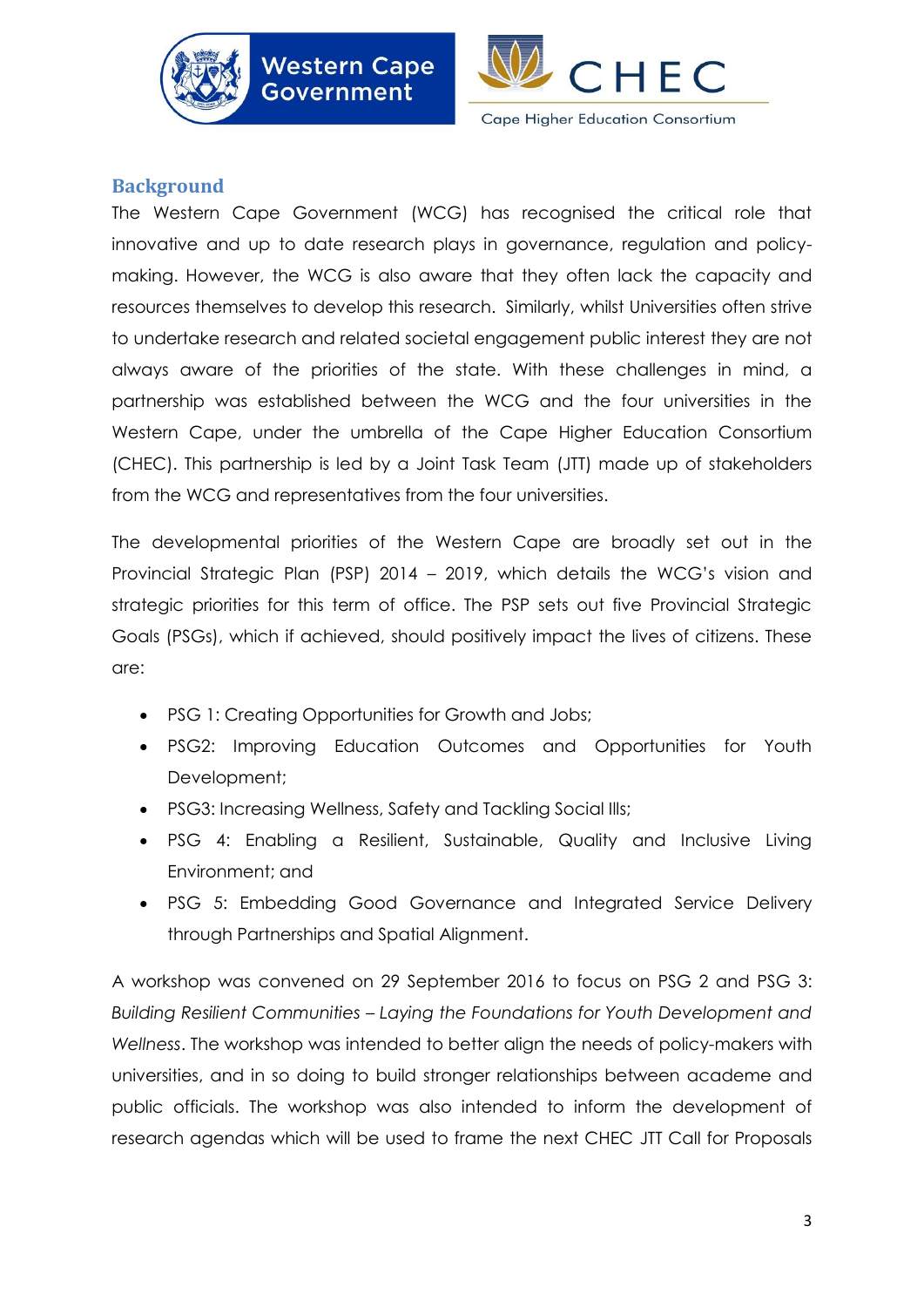





for annual research grants. The annual research grants are for University based projects which address the developmental priorities of the Western Cape Province.

The workshop was thus designed to:

- Give academics a better understanding of provincial goals by sharing information about the PSP, with particular focus on PSG 2 and 3;
- Strengthen relationships between university researchers and WCG policydevelopers; and
- Identify common research agendas.

Through this exercise, the CHEC JTT aims to facilitate the development of research agendas that meet the needs of both the universities and the WCG in these strategic areas.

#### <span id="page-3-0"></span>**Overview**

1

The WCG CHEC workshop was coordinated as a collaborative event and hosted at the University of the Western Cape. It was well attended, with a total of 52 participants (please see Appendix for further details) from WCG Departments, Universities<sup>1</sup> and CHEC. The workshop was deliberately structured to probe transversal thinking, and encourage constructive debate and collaboration between public officials and research institutions.

Key note speaker, Professor Murray Leibbrandt, set the scene for the day by focusing on youth and the concept of multi-dimensional and intergenerational poverty. He focused on the multiple deprivations experienced by youth, including low quality schooling, lack of access to services and transport, limited social networks and fragile families. With this in mind, Prof Leibbrandt discussed Western Cape Government's response to youth deprivation (through the Western Cape Youth Development Strategy), and showcased the Western Cape Youth Explorer. The Youth Explorer is a collaborative project between WCG, CoCT and the Poverty and Inequality Institute (at UCT), which demonstrates the potential of institutional collaboration to create innovative tools for mutual interest.

<sup>&</sup>lt;sup>1</sup> Participating universities included Stellenbosch University, University of Cape Town, University of the Western Cape and Cape Peninsula University of Technology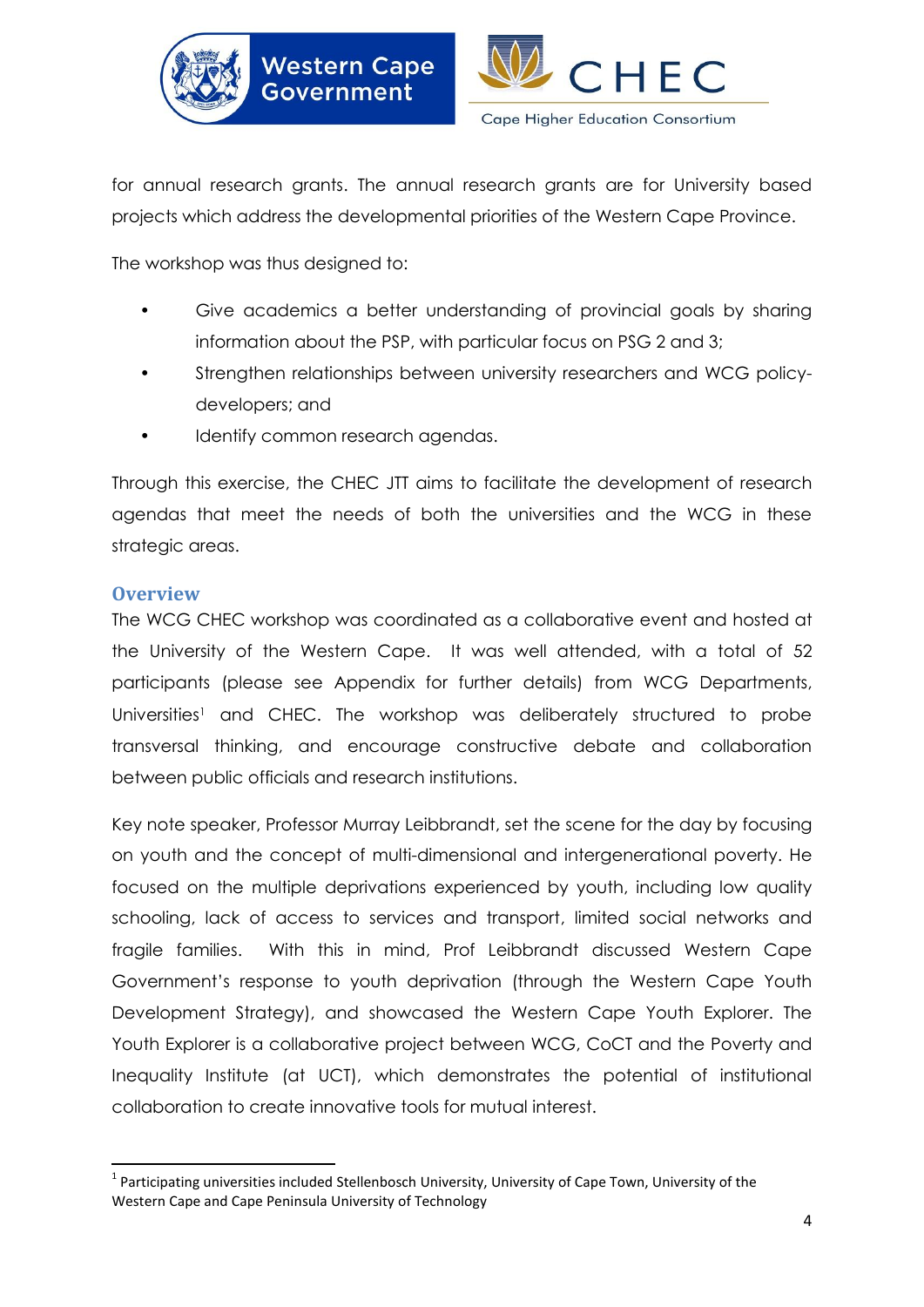



Following the key note address, stakeholders were introduced to the broad research priorities of PSG 2 and PSG 3. These presentations were intended to frame their thinking as to how WCG is approaching the concept of resilient communities on a strategic level, and how research feeds into the strategic agenda.

Priority research areas for PSG 2 include<sup>2</sup>:

Western Cape<br>Government

| Agenda          | <b>Research Interests</b>                                                      |  |
|-----------------|--------------------------------------------------------------------------------|--|
| Impact          | Availability and usage of Grade appropriate Resources including<br>$\bullet$   |  |
| Assessment      | ICT                                                                            |  |
|                 | Appropriate application of Grade specific Curriculum Norms<br>٠                |  |
|                 | Availability of Competent and Committed teachers and HODs                      |  |
| E-learning:     | Monitoring and Evaluation: the eLearning Game Changer data<br>$\bullet$        |  |
|                 | plan in execution                                                              |  |
|                 | Leadership development for school management                                   |  |
|                 | Innovation and best practice in the model school environment                   |  |
|                 | Best administration systems in classroom practice                              |  |
|                 | Classroom observations for the three proposed<br>models<br>Оf                  |  |
|                 | implementation: Model, Enhanced and Universal                                  |  |
|                 | Evaluating Teacher Professional Development course effectiveness               |  |
|                 | Insight into teacher perception and needs in creating<br>the<br>$\bullet$      |  |
|                 | irreversibility of eLearning                                                   |  |
|                 |                                                                                |  |
| School<br>After | What are young people looking for, and how to target After School<br>$\bullet$ |  |
| Programming     | programmes?                                                                    |  |
|                 | Safety: Innovation, Impact of safety interventions, etc.<br>$\bullet$          |  |
|                 | Extended education models                                                      |  |
|                 | Leadership development for school management<br>٠                              |  |
|                 | Innovation                                                                     |  |
|                 | International best practice                                                    |  |

**<sup>.</sup>**  $2$  Further detail can be reviewed in the PSG 2 Presentation by David Abrahams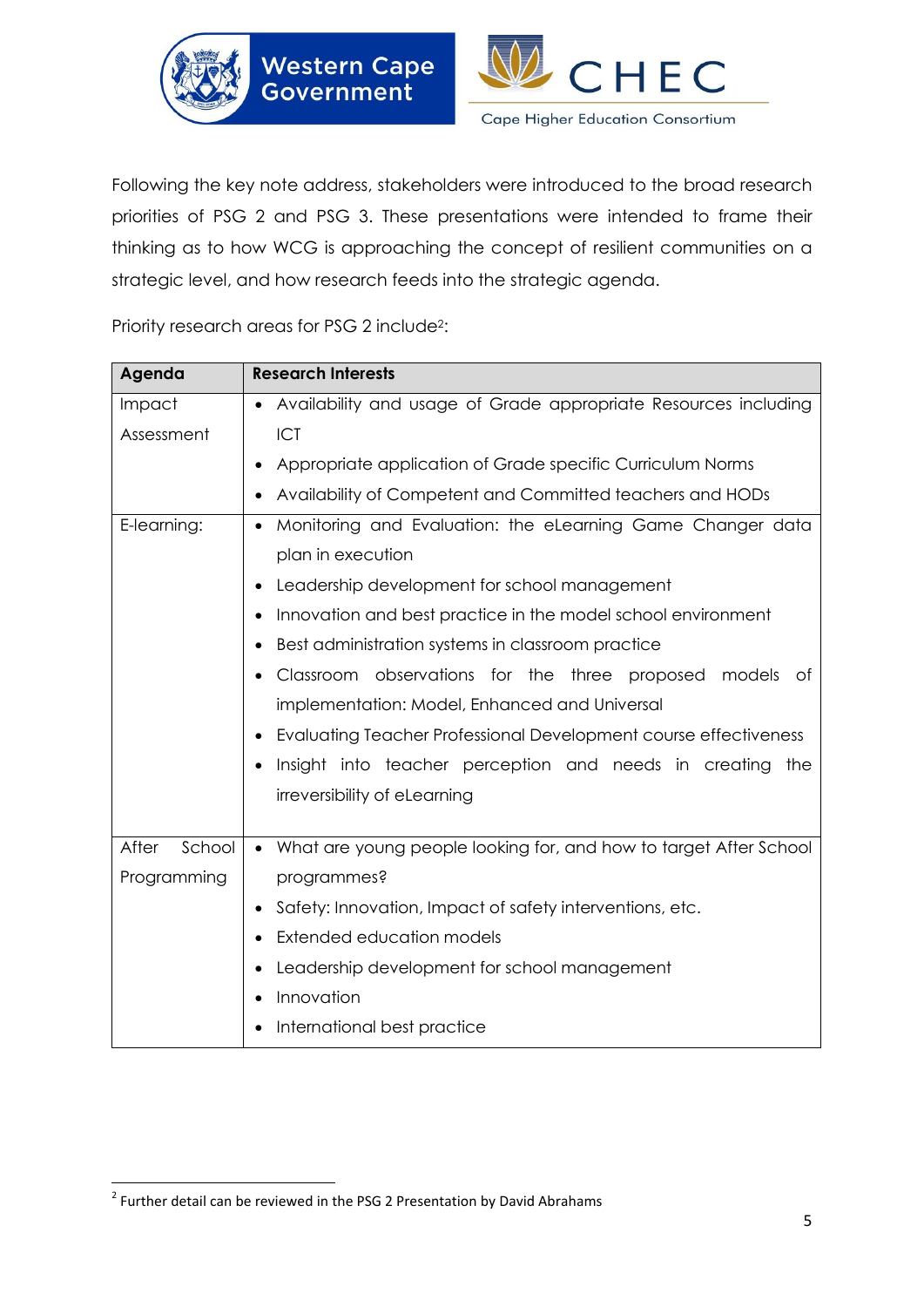



| Youth       | Investigating alternative pathways for NEETS in the Western Cape<br>$\bullet$     |  |
|-------------|-----------------------------------------------------------------------------------|--|
| Development | Preventative Strategies for high risk youth (substance abuse, gangs,<br>$\bullet$ |  |
|             | drop outs, violence, abuse)                                                       |  |
|             | How do we develop an integrated safety strategy for young                         |  |
|             | people in communities?                                                            |  |
|             | Local and international best practice research on evidence based                  |  |
|             | youth programming - intentional design                                            |  |
|             | Designing and Implementing pathways and programmes for the                        |  |
|             | WC context                                                                        |  |
|             | Monitoring and Evaluation<br>$\bullet$                                            |  |
|             | Impact on the core foundational skills of children aged 4-5 years                 |  |
|             | Impact on knowledge, awareness and behaviour of how to assist 4-                  |  |
|             | 5 year old children develop the requisite foundational literacy and               |  |
|             | language skills.                                                                  |  |
|             | Impact on learner attainment and drop-out rates over the medium                   |  |
|             | term.                                                                             |  |
|             | Transitions between community and ECD centres/sites.                              |  |
|             | Joined-up' family-focused government services. An example of                      |  |
|             | how government departments 'join up' to offer a seamless service                  |  |
|             | to families with young children (e.g. Health, DSD, Education).                    |  |
|             | Working with universities to introduce a community service                        |  |
|             | placement/years for health professionals"                                         |  |

New research for PSG 3 will be managed through the University of Cape Town (UCT) led Training, Implementation, Research and Evaluation Consortium TIREC and could focus on the following<sup>3</sup>:

| Agenda             | <b>Research Interest</b>                             |
|--------------------|------------------------------------------------------|
| Long-term outcome: | • Prevent, reduce and better manage non communicable |
|                    | diseases NCDs by addressing their key risk factors.  |

**<sup>.</sup>**  $3$  Further Detail can be reviewed in the PSG 3 Presentation by Douglas Newman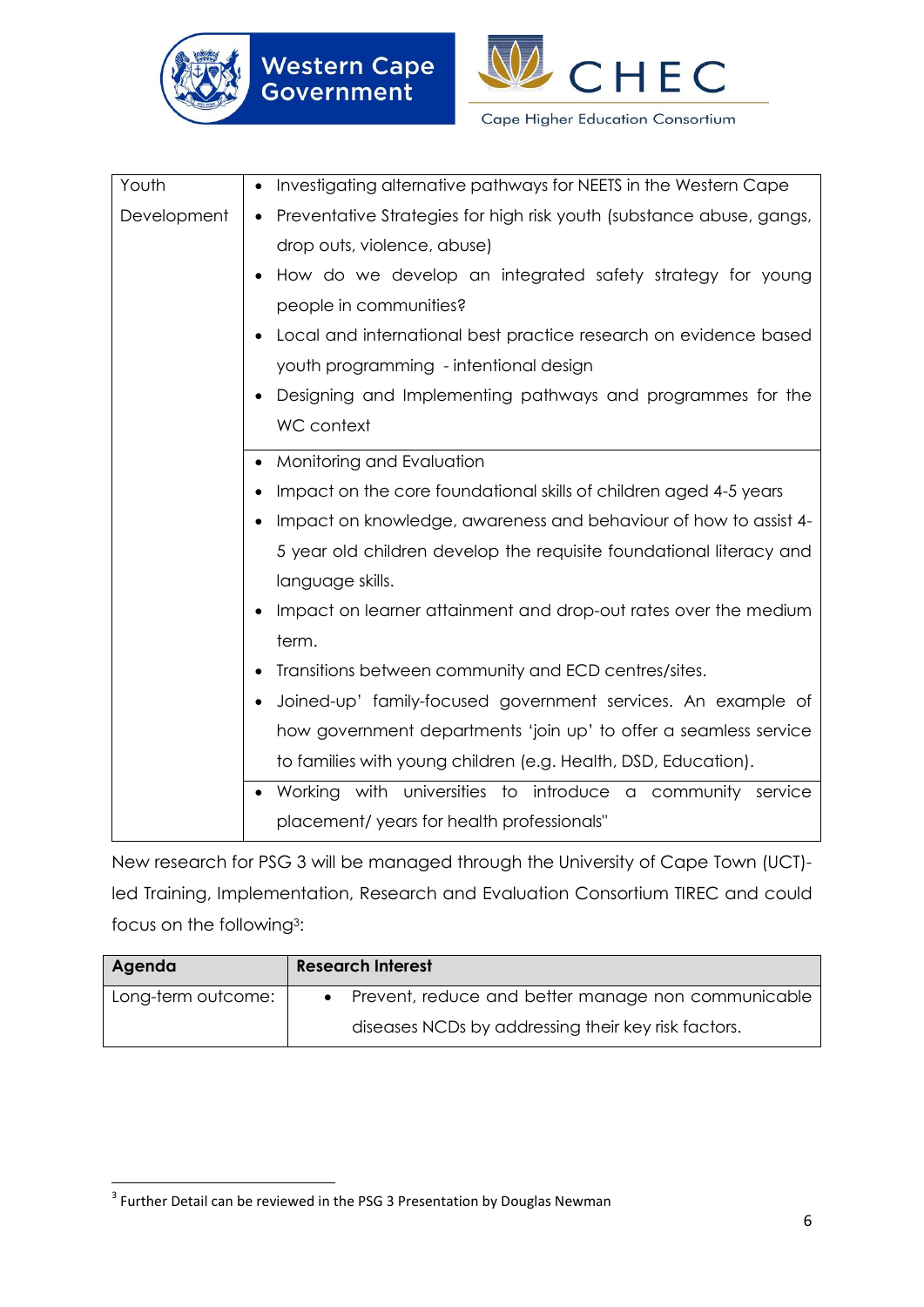



| Short-term<br>outcomes: | People development concerning healthy lifestyles<br>Increased health-related physical activity or fitness |
|-------------------------|-----------------------------------------------------------------------------------------------------------|
|                         | Healthy eating and healthy weight management                                                              |
|                         | Increased food security                                                                                   |
|                         | Inclusive communication platform                                                                          |
|                         |                                                                                                           |
|                         |                                                                                                           |

Following the presentations, the following concerns were raised by participants:

- Research should be prioritised regarding the impact of HIV /Aids in creating child headed households
- Research is often developed in or near universities, and rural areas/areas outside of Cape Town should also be considered. WCG responded that much of their spending is done in Cape Town because much of the economic opportunity and the vast bulk of the population is found within the City. As such, it often makes sense (and in view of tight budgets) to investigate issues within, or near, Cape Town
- Youth are often frustrated because they cannot access information around learning or economic pathways. It was further noted that pathways are often fragmented in terms of higher education, information regarding pathways should be distributed as early as possible

#### **Breakaway groups**

Breakaway groups were given 1 hour to discuss shared research opportunities and priorities. During the breakaway sessions, individuals were purposefully mixed across disciplines and organisations to encourage transversal and creative thinking. Breakaway sessions were flexible and managed by the co-facilitator team. Breakaway groups were asked to engage with the following question:

*In terms of the priorities, what are the research areas that would contribute to this goal?*

Academics were invited to share their own research agendas related to PSG 2 and 3, and stakeholders (WCG and academics) were challenged to identify mutual areas of research interest which could contribute to the PSG 2 and 3 agendas.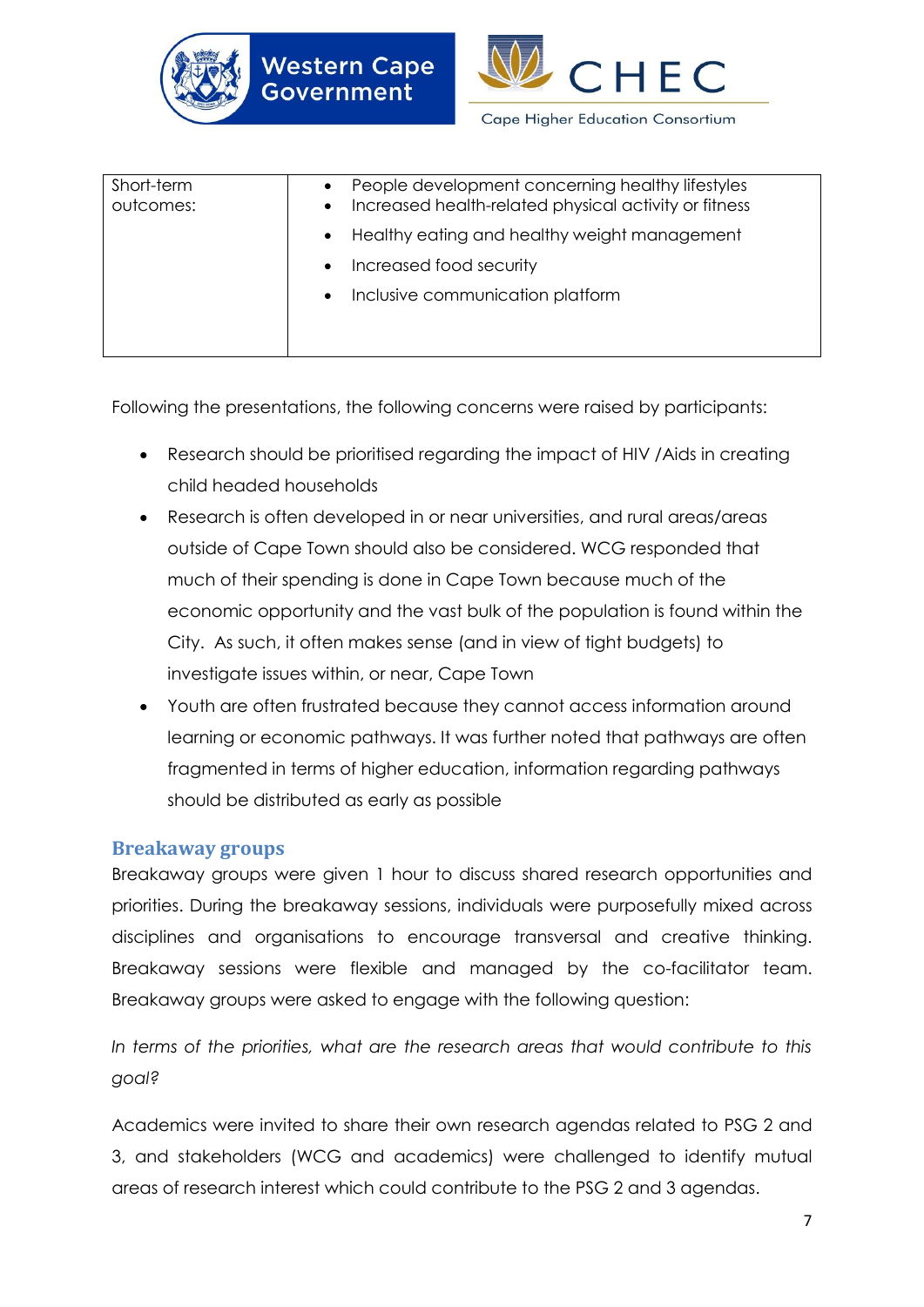

<span id="page-7-0"></span>**Discussion Outcomes**



The Breakaway discussions reflected a mix of concerns, focusing on systemic and procedural issues, as well as shared areas of research interest:

- **Transversal and inter-institutional collaboration** is critical; however we must investigate ways for building institutional capacity in government and universities so that a shared understanding of both institutions can be developed.
- The **management of inter-institutional collaboration** was raised, and the following areas were flagged for further exploration or investigation:
	- o Co-funding options for research
	- o Developing "in-kind" partnerships, similar to the informal one between the Department of the Premier and the Poverty and Inequality Institute (regarding the Youth Explorer Tool)
	- o Developing a module for academia on the processes and structures for WCG research
	- o Sharing information on government constraints around procurement
	- o Including NGOs and Business in the WCG-university partnership
- Some **partners were missing** from the workshop who could benefit from the engagement (or further interaction), including NGO, business and municipalities
- **Sharing data** between government and universities is critical, and we need to investigate how this can be done in a systematic, usable and simple way. It was noted that a good example of data sharing was demonstrated in the Western Cape Youth Explorer Tool, and similar processes should be used to develop more databases.
	- o CPUT reported that a project is currently underway to share research from universities in the Western Cape.
- The idea of practical and useful research was discussed, with participants noting that it is important that research for the public sector is translating into **realistic solutions** for government.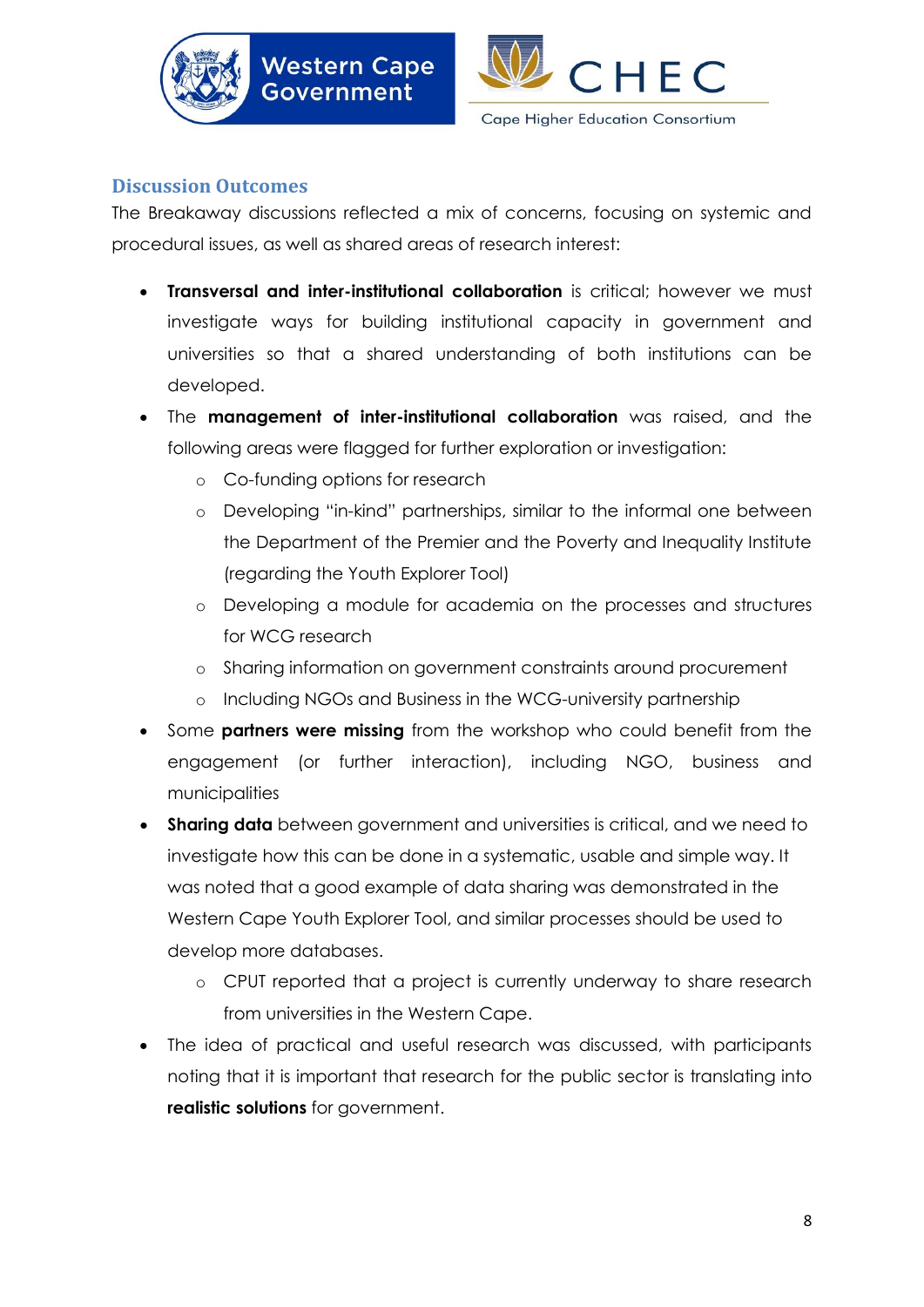



In addition to systemic issues, shared areas of research were discussed. Some of the areas of shared research interest that were discussed across the breakaway groups included the following:

- The **needs of the youth** were flagged as an area of shared research interest, in particular areas related to:
	- o Education, and how to stem drop outs
	- o The programmes and services valued and needed by youth
- Learning **lessons from resilience** was noted as current research gap, because most research focuses on youth problems or youth at risk:
	- o What makes people cope in the face of adversity?
	- o How do we encourage resilience in youth?
	- o How do youth weigh up different risks and choose between them?
- **Wellness at the local level** through service delivery or alternative means was discussed in breakaway sessions. Key areas of interest included:
	- o How do communities understand and prioritise factors of wellness?
	- o How can we understand issues/impacts of service delivery at the local level?
- **Disability and the inclusiveness of services and institutions** was prioritised as an area of interest.
- **Monitoring and Evaluation** (particularly of programme impact) was noted as an important area of research where universities can play an important role:
	- o Measuring impact of programmes and policy (against a baseline)
	- o A cost-benefit analysis of programmes
	- o Measuring inputs (e.g. teachers, lecturers, curriculum), which are as important as outputs/outcomes
- Workshop participants discussed **what makes a successful programme**, and questioned how factors or principles of successful programming can be replicated.

The research themes, agendas and questions discussed in break-away groups are captured in more detail below. Please review the table for further detail.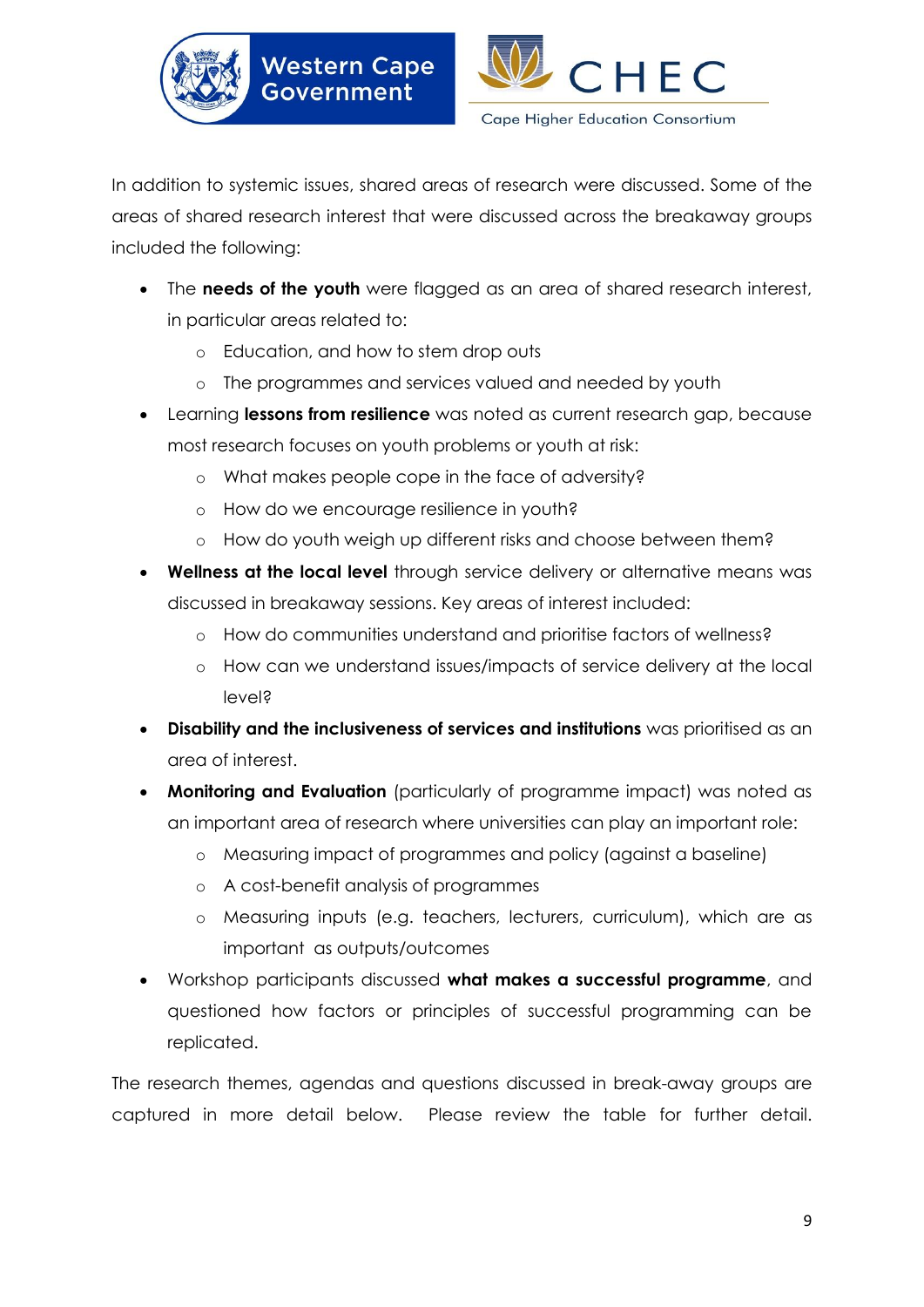

#### **Table 1: Shared Research Themes, Agendas and Questions relating to Resilient Growth**

| <b>Shared Themes</b> | <b>Shared Agendas</b>         | <b>Shared Research Questions</b>                                                     |
|----------------------|-------------------------------|--------------------------------------------------------------------------------------|
| <b>Needs of the</b>  | • What does it mean to lay a  | • What are the services, support and opportunities that young people need?           |
| youth                | foundation for youth?         | • Sport, and its benefits and spin offs need to be investigated in programme         |
|                      | How do we include youth into  | evaluations                                                                          |
|                      | research, strategy and policy | What are the implications of sport for health, community wellbeing etc.<br>$\circ$   |
|                      | processes?                    | • How do you make Higher Education more accessible to young people?                  |
|                      |                               | What are the alternative pathways?<br>$\circ$                                        |
|                      |                               | What are the alternative careers?<br>$\circ$                                         |
|                      |                               | What are the innovative and sustainable models internationally?<br>$\circ$           |
|                      |                               | • Investigation into teachers' competencies and professional development – not       |
|                      |                               | just in terms of teaching ability (i.e. can they provide some level of psycho-social |
|                      |                               | support)                                                                             |
|                      |                               | What are a "caring teacher" and a "good environment", and what does it               |
|                      |                               | take to realise these concepts?                                                      |
|                      |                               | • Why are children leaving school, and how do we develop systems that enable         |
|                      |                               | children to remain in school for as long as possible?                                |
|                      |                               | • How could schools build useful partnerships with their (resourceful) communities,  |
|                      |                               | organisations (career development and alternative models), families and peers?       |
|                      |                               | • How do we develop appropriate psycho-social support models that "unlock"           |
|                      |                               | potential for learning?                                                              |
|                      |                               | Where would this support be positioned?<br>$\circ$                                   |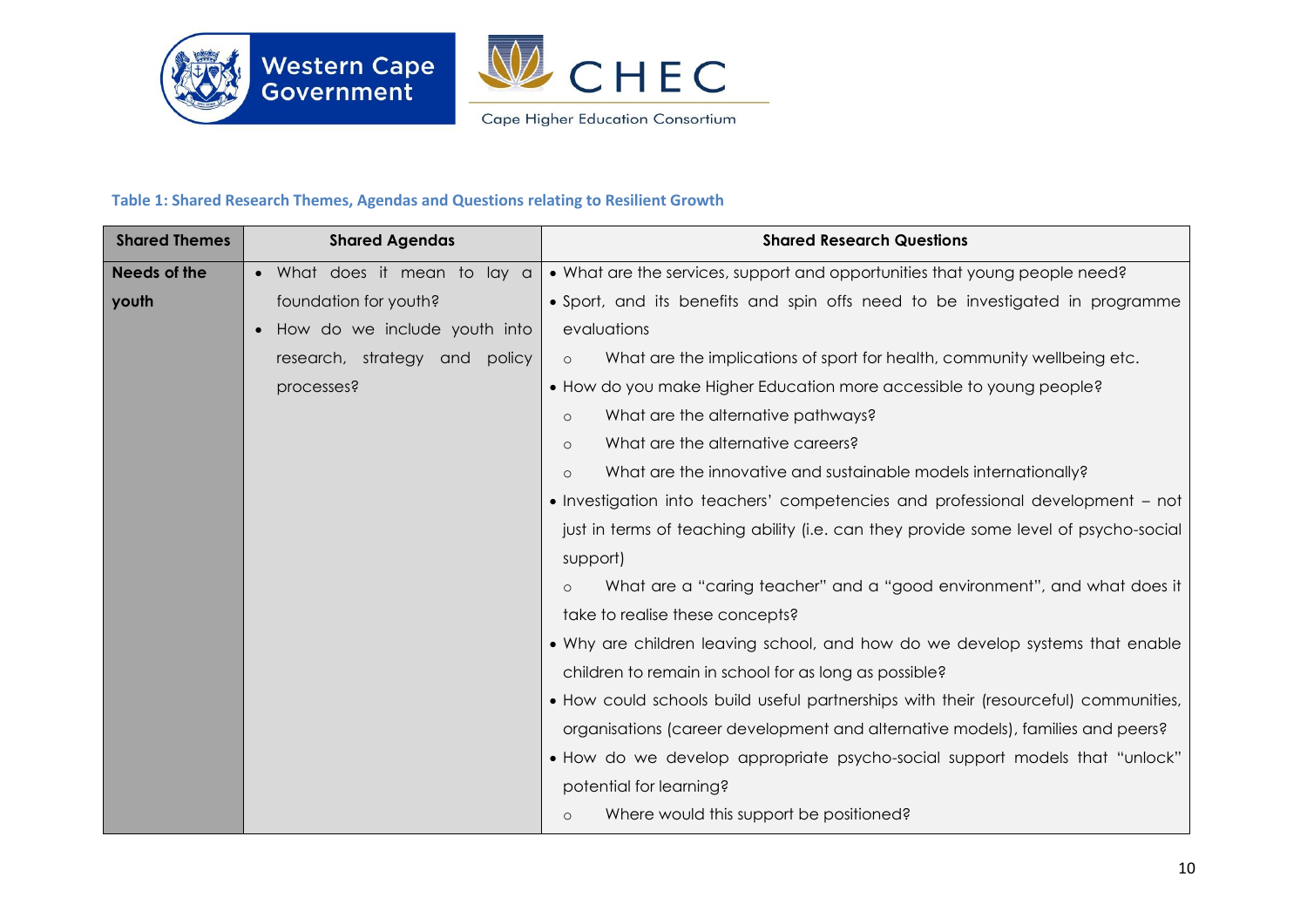

Western Cape<br>Government



|                   |                                      | Who would be responsible for developing that?<br>$\circ$                          |
|-------------------|--------------------------------------|-----------------------------------------------------------------------------------|
|                   |                                      | • How do we create (realistic) aspirations for school children?                   |
|                   |                                      | • What is the value of role models, and sharing experience of others' success?    |
|                   |                                      | • Understand psychosocial issues affecting youth programmes.                      |
|                   |                                      | • What is the cost to society of not providing empowered youth?                   |
|                   |                                      | Calculate the cost of driving people towards periphery (city-edge)<br>$\Omega$    |
|                   |                                      | • How do we build bridges between education and work?                             |
|                   |                                      | • How can we encourage employers to hire youth?                                   |
|                   |                                      | • How seamless are youth programmes?                                              |
| Lessons from      | • Data around youth is generally     | • Understand youth experience of different risks, and how they weigh these risks  |
| <b>Resilience</b> | about the type of risks youth        | against one another to make decisions.                                            |
|                   | face. There is a lack of research    | • What is the impact of current youth programmes?                                 |
|                   | on areas of resilience amongst       | • How do we look at resilience, and the way people manage to cope in difficult    |
|                   | youth                                | situations?                                                                       |
|                   |                                      | • How do we encourage resilience amongst people?                                  |
|                   |                                      | • How do we inculcate resilience at different points in people's lives?           |
| <b>Wellness</b>   | • What is wellness (wellbeing rather | • Different communities (areas/groups) understand wellness differently. How do we |
|                   | than just absence of disease)?       | capture that and bring flexibility into the notion of wellness?                   |
|                   | How can we Localise research         | • What do communities prioritise factors of "wellness"?                           |
|                   | and service delivery for wellness?   | • What is the relationship between wellness and resilience?                       |
|                   |                                      | • How do you measure resilience and wellbeing?                                    |
|                   |                                      | • We need to understand issues/impacts at the local level (e.g. what are the      |
|                   |                                      | barriers to breastfeeding at home after the hospital?).                           |
|                   |                                      | • Stakeholders who should be included in Youth Wellness research include          |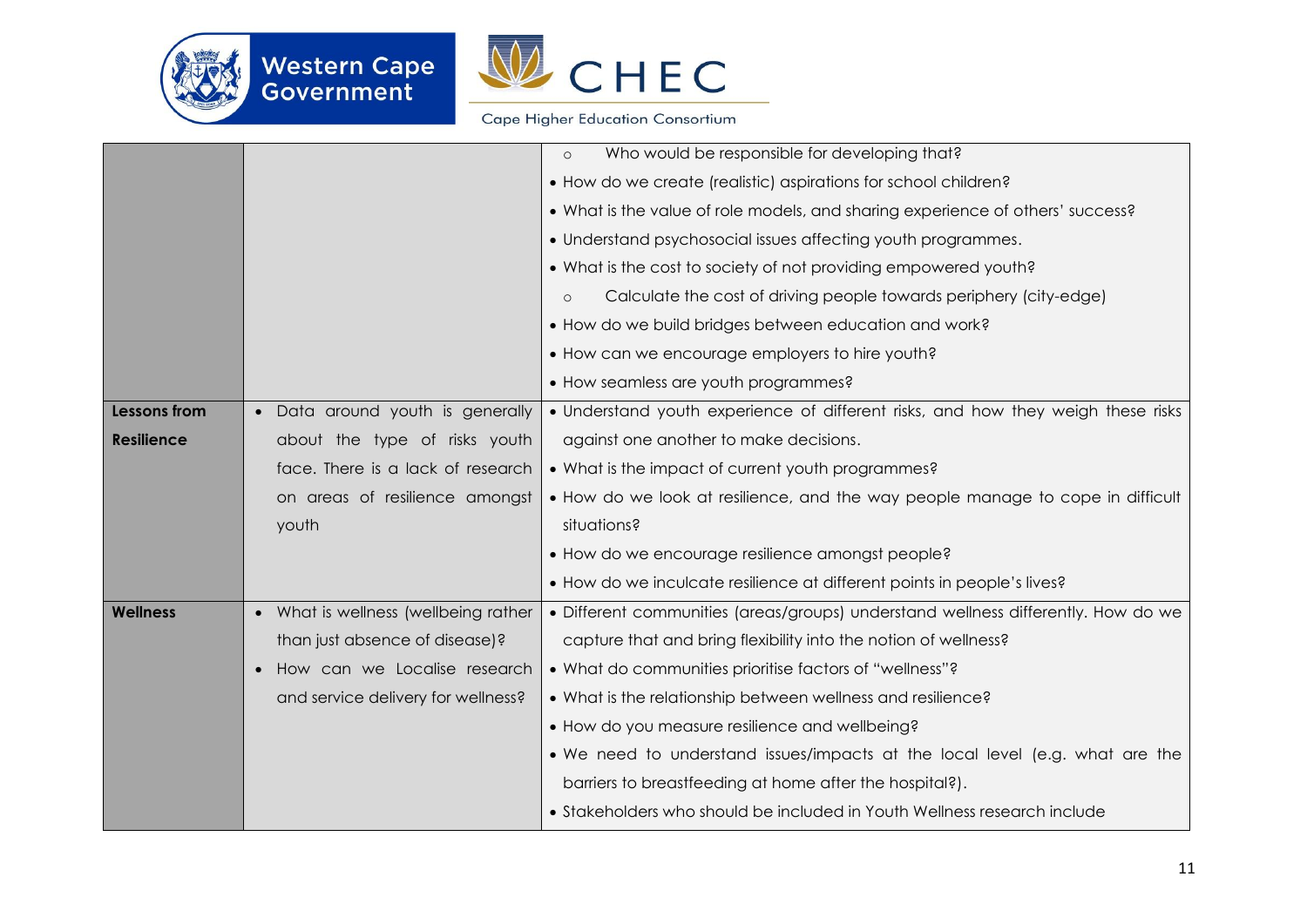



Cape Higher Education Consortium

|                       |                                      | Schools<br>$\circ$                                                                     |
|-----------------------|--------------------------------------|----------------------------------------------------------------------------------------|
|                       |                                      | Youth centres<br>$\circ$                                                               |
|                       |                                      | Universities<br>$\circ$                                                                |
|                       |                                      | <b>NGOs</b><br>$\circ$                                                                 |
|                       |                                      | Youth<br>$\circ$                                                                       |
|                       |                                      | Young men<br>$\circ$                                                                   |
|                       |                                      | • Develop an economic assessment of investment in ECD.                                 |
| <b>Disability and</b> | • Emphasising disability more in the | . People with disabilities must be included in the Health Care 2030 Plan (model for    |
| the                   | <b>PSGs</b>                          | engagement is required)                                                                |
| inclusiveness of      | • Inclusion                          | • Disability is a strong point and it should be emphasised more across PSGs            |
| services and          |                                      | . WCG should conduct research service delivery to understand if services are           |
| institutions          |                                      | inclusive.                                                                             |
|                       |                                      | • If we tracked a disabled youth over the long term, we could investigate the          |
|                       |                                      | concept of universal design - for instance how a university treats disabled people     |
|                       |                                      | provides a good picture of how it treats people in general.                            |
| <b>Monitoring and</b> | • Measuring Impact                   | • Measuring impact of programmes and policy (against a baseline) needs to be a         |
| <b>Evaluation</b>     | • Monitoring from the outset of a    | priority to understand:                                                                |
|                       | project                              | Is the programme relevant?<br>$\circ$                                                  |
|                       | Universities are critical in impact  | Is money spent well?<br>$\circ$                                                        |
|                       | studies                              | Other issues, such as justice and rights<br>$\circ$                                    |
|                       |                                      | • How is it possible to measure impact without baseline data?                          |
|                       |                                      | • A Cost-benefit analysis of programmes needs to be undertaken to understand:          |
|                       |                                      | What are the gaps in current programmes?<br>$\circ$                                    |
|                       |                                      | What element of a programme makes a difference to a beneficiary?<br>$\circ$            |
|                       |                                      | Are we measuring the right things, and what are the best indicators to use?<br>$\circ$ |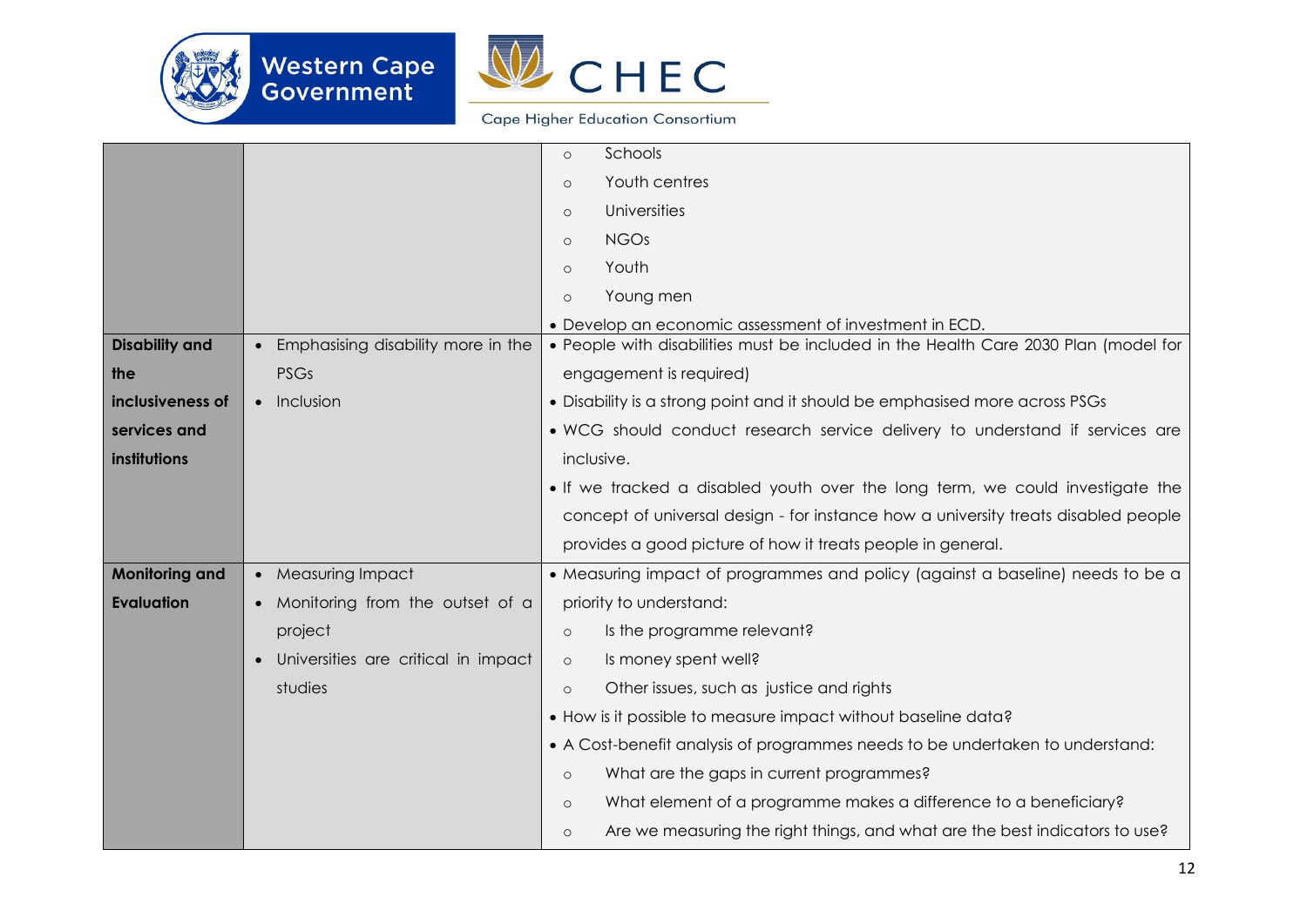

Western Cape<br>Government



|                   |                                              | Are we measuring at the right times?<br>$\circ$                                       |
|-------------------|----------------------------------------------|---------------------------------------------------------------------------------------|
|                   |                                              | What are the unintended consequences of the programme?<br>$\circ$                     |
|                   |                                              | What makes a programme fail or succeed?<br>$\circ$                                    |
|                   |                                              | What could make a difference?<br>$\circ$                                              |
|                   |                                              | • Inputs (e.g. teachers, lecturers, curriculum) are as important as outputs/outcomes, |
|                   |                                              | and need to be measured.                                                              |
|                   |                                              | • Monitoring needs to take place from the beginning of a programme, and it might      |
|                   |                                              | be more useful to look at one or two key indicators across programmes.                |
|                   |                                              | • Government and Academic leadership should discuss conceptual frameworks &           |
|                   |                                              | indicators to make sure we get impact assessment right.                               |
| Planning          | • Collaborative planning                     | • Which voices must be included in planning (not just evaluation)?                    |
|                   |                                              | • Similarly, which voices must be included post evaluation for planning the next      |
|                   |                                              | cycle?                                                                                |
|                   |                                              | • At each stage of a project (especially formulation and impact assessment), how      |
|                   |                                              | can WCG include academics?                                                            |
| <b>Successful</b> | What is successful programming,<br>$\bullet$ | • What are the principles of successful programmes, and how can these be              |
| Programming       | and how do we replicate it?                  | replicated?                                                                           |
|                   |                                              | It was suggested that WCG investigate 10 programmes that claim to be<br>$\circ$       |
|                   |                                              | successful (government and non-government) and investigate what success looks         |
|                   |                                              | like.                                                                                 |
|                   |                                              | • Across PSGS - what is sustainable, and how do you make projects more                |
|                   |                                              | sustainable?                                                                          |
|                   |                                              | . How does WCG allocate budget to something that can't be quantified (e.g.            |
|                   |                                              | preventative health projects). WCG needs evidence that it's a good budget             |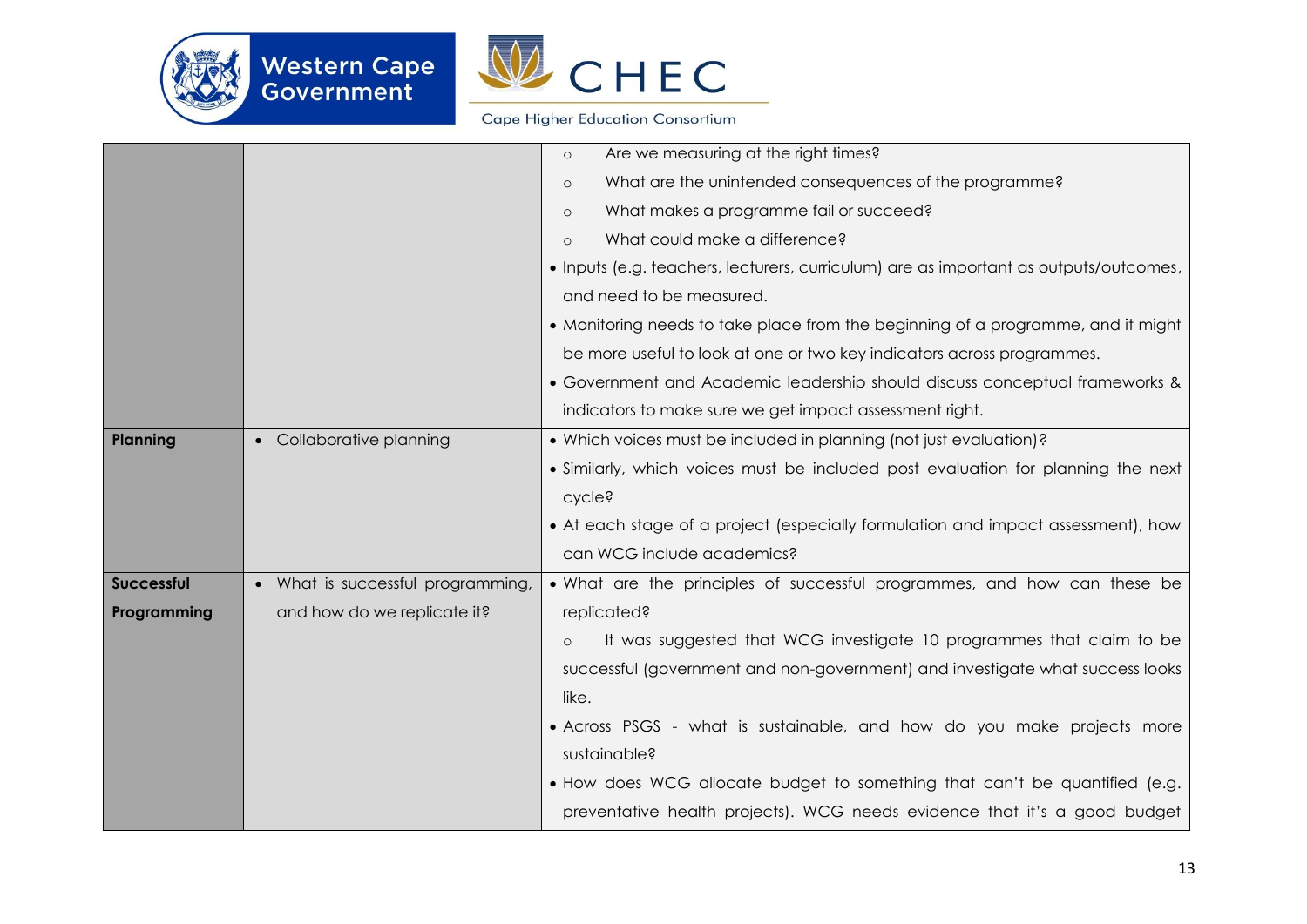





Cape Higher Education Consortium

|                |                                             | decision                                                                             |
|----------------|---------------------------------------------|--------------------------------------------------------------------------------------|
|                |                                             | • How do academics support the mainstreaming of lessons from priority projects       |
|                |                                             | (e.g. Afterschool GC and mainstream education)                                       |
|                |                                             | • How do academics and WCG maximise work with the community intermediaries           |
|                |                                             | at project design and conceptualisation?                                             |
| WCG priorities | • What are WCG priorities?                  | • Linked to a statement by Premier Helen Zille, WCG prioritises a 'whole of society' |
|                | replicate<br>$\bullet$ How do<br>best<br>we | approach, and is citizen focused. How does that translate into practice?             |
|                | practice?                                   | • From academia: How does WCG choose priorities?                                     |
| Alcohol Harms  | • Gaps in Alcohol Harms reduction           | • Explore ways to reduce the amount of alcohol available, and raise the price        |
| reduction      | Research                                    | • Local residence responses to local alcohol provides opportunities for attitudinal  |
|                |                                             | studies (MRC has been undertaking similar research).                                 |
|                |                                             | • What are the alternatives for people to do for fun rather than drink, for example: |
|                |                                             | <b>Activities</b><br>$\circ$                                                         |
|                |                                             | Safety officers<br>$\circ$                                                           |
|                |                                             | Youth Lifestyle centre<br>$\circ$                                                    |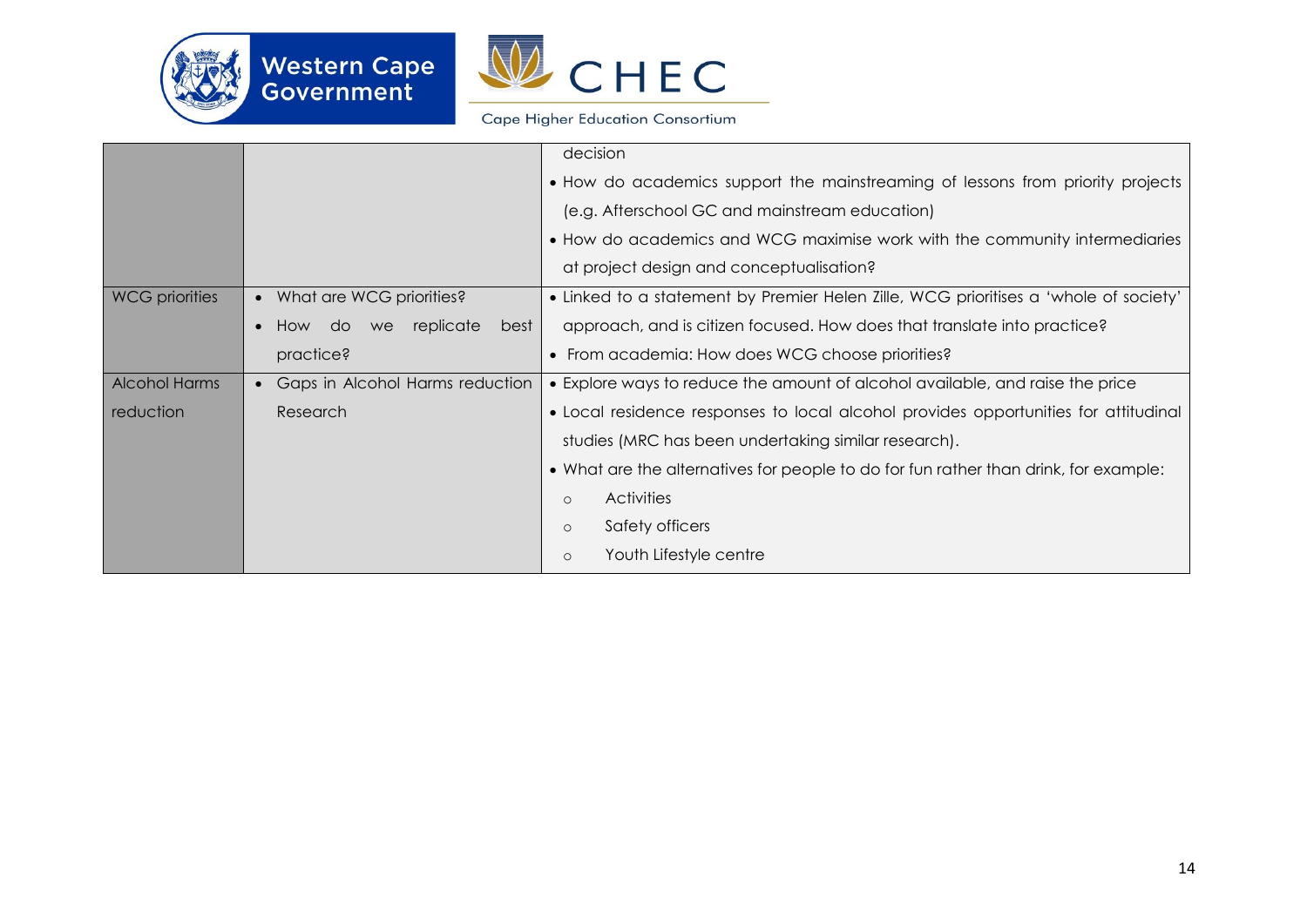

<span id="page-14-0"></span>

In addition to Breakaway report-backs, the following areas of interest or opportunity were raised during plenary sessions:

**Western Cape** 

Government

- It was agreed that much of the research discussed would be useful from a youth development perspective, and WCG would find value in establishing a partnership to deepen programme and policy delivery though research and evaluation. It was suggested that the CHEC WCG JTT should convene a round table around Youth Wellness. It was agreed that the JTT would identify participants, and the Ministry of Social Development would give more content detail regarding needs in this area.
- It was agreed that in terms of disability, the CHEC WCG JTT would convene a university meeting with Jeremy Opperman, who leads the Disability Desk at WCG.
- With respect to ECD, Kamesh Flynn noted that she is interested in partnering with universities to complete a longitudinal study regarding the outcomes of ECD in the Western Cape, and is also interested in implementing a community service pilot regarding ECD practitioners.
- Completing an inventory of research would be useful to avoid duplication and exhausting communities who are repeatedly asked the same questions. It was agreed that research should be deepened not duplicated
- Participatory research should be explored more by WCG. WCG officials agreed that participatory research has been a weakness of the administration, and that is currently being investigated in the WCG mid-term review of the Provincial Strategic Plan. Dr Platzky indicated that she would be interested in understanding if there is a good model of public participation that has been investigated or implemented by people working at the grass roots level
- It was highlighted that NGOs and community organisations need to be partners in research.
- It was suggested that it might be useful to institute a forum where government officials can interact with MA and PHD students to understand their research findings. An example was given where a former student had worked on a participatory budget process, which might be useful for government officials to understand.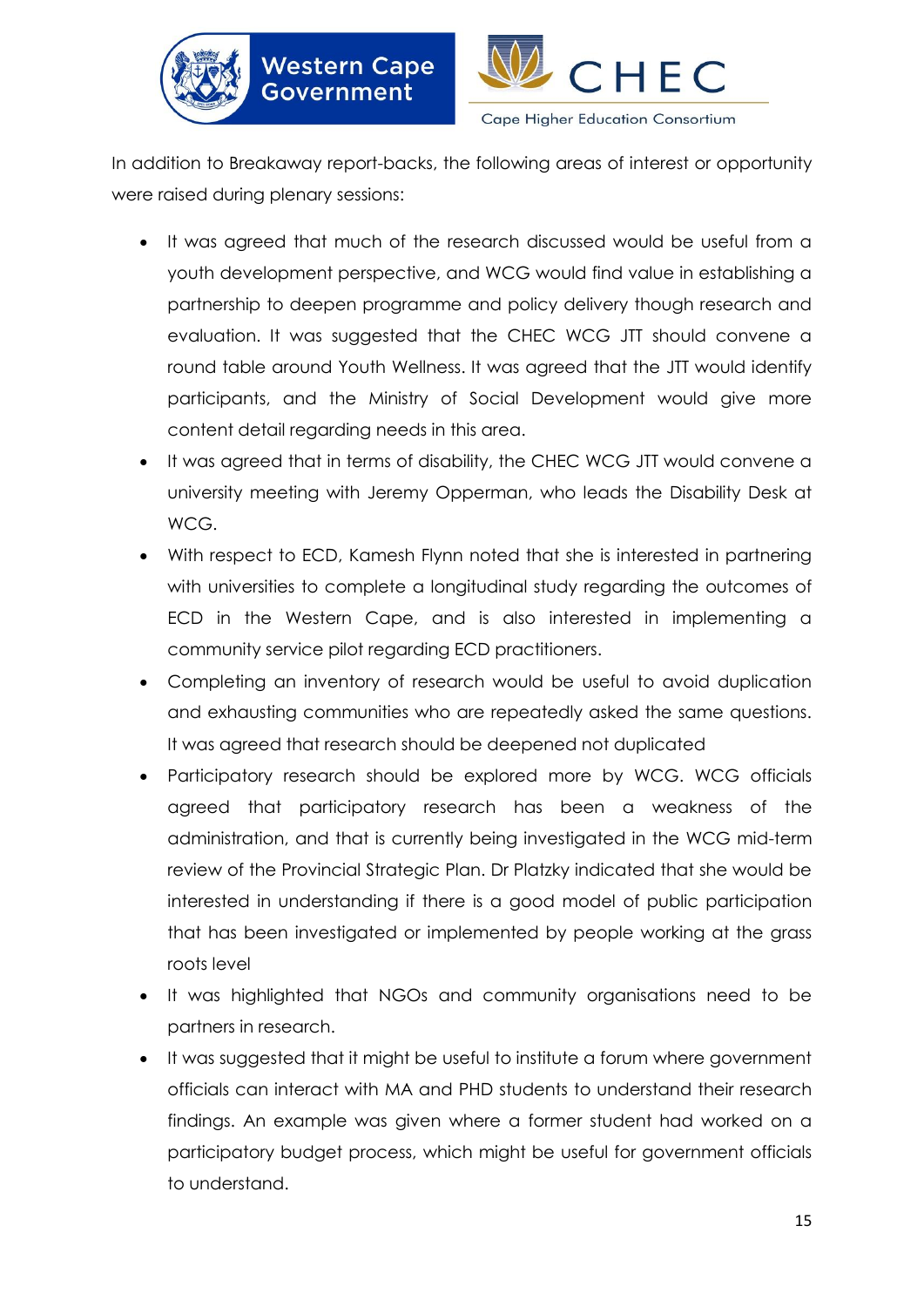



- It was emphasised that we need to understand indicators of successful youth, and it was suggested that workshop participants read Anne Masten's book on resilience.
- It was suggested that in a project like Drakenstein, it might be useful to leverage students in terms of research and placement to cut down on costs.

### **Concluding remarks**

It was agreed that the workshop was a worthwhile event and that there is opportunity for academe and public policy to influence one another. It was further noted that beyond the structured discussion, there was a great deal of networking taking place between policy officials and academics.

Dr Platzky highlighted that the Department of the Premier, under the Provincial Transversal Management System (PTMS) would soon be undertaking the Provincial Strategic Plan mid-term review, which will provide a significant opportunity to work with universities.

It was agreed that the CHEC JTT would give careful attention to the framing of the call which would go out later this year. The call will be informed by the discussions during the workshop. In addition, it was stressed that the discussion generated this afternoon would also inform the way forward towards a more sustainable relationship between academics and public officials. In particular, CHEC will convene the following:

- A Round Table around Youth Wellness. It was agreed that the JTT would identify participants, and the Ministry of Social Development would give more content detail regarding needs in this area
- A meeting between Jeremy Opperman and academics focusing on disability
- A meeting with Kamesh Flynn and interested universities regarding an ECD community service pilot and ECD longitudinal study.
- Academics to meet with Douglas Newman regarding Family at Risk project

After the workshop, the WCG CHEC JTT engaged in a debriefing session, and agreed that this workshop was successful and that the learnings from the preceding PSG 1 and 4 workshop had been useful. The following issues were also discussed: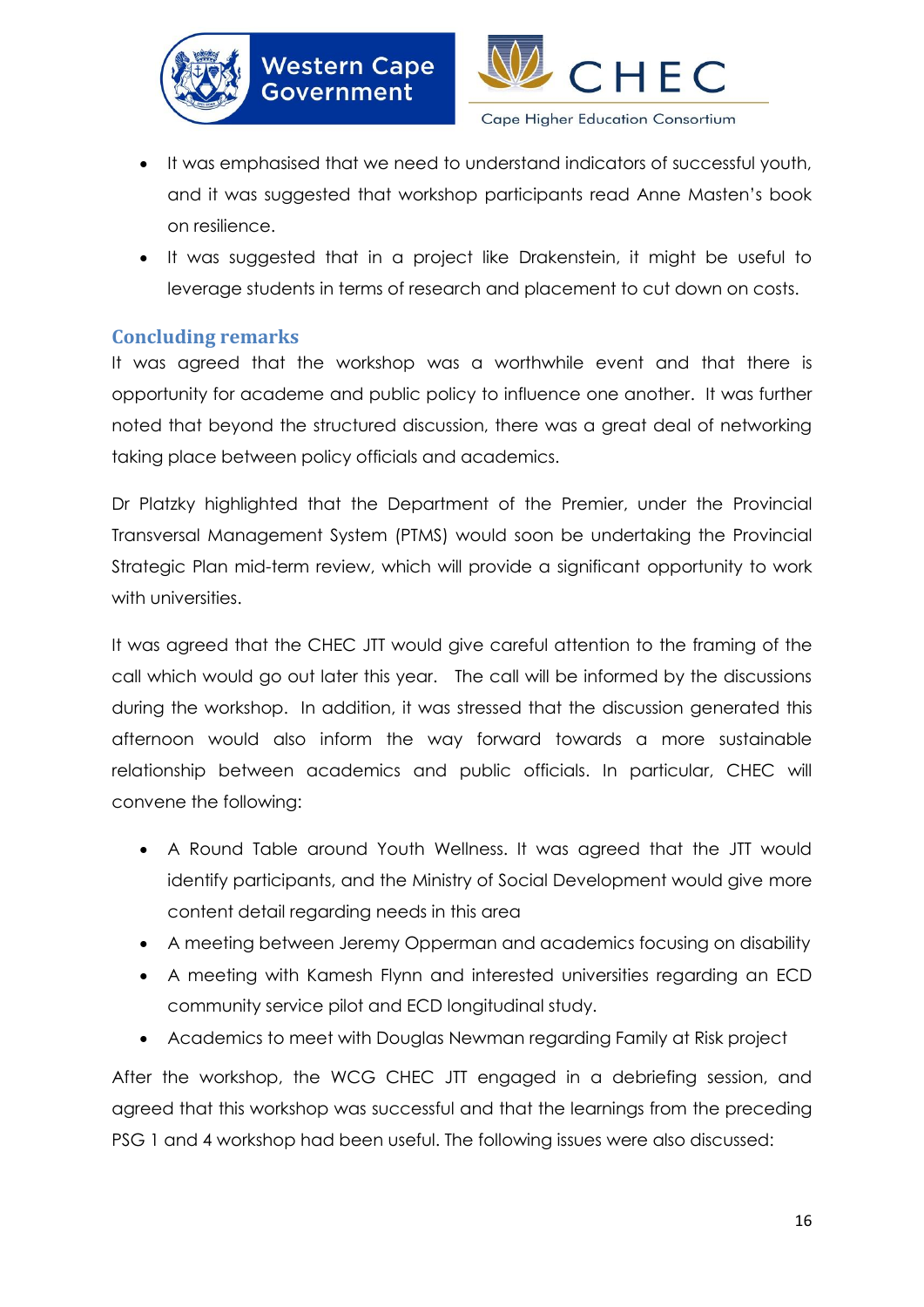





- It was agreed that the Call for Proposals (in terms of the research grant) would focus on the priority areas of the Provincial Strategic goals.
- While the workshops between government officials and academics will not be a once off interaction, it was recognised that some areas of interest require more focused engagement.
- It was agreed that the outcomes of the workshops would be included on the CHEC WCG JTT agenda, so that the JTT can discuss how things can be taken up in a concrete way.
- Regarding the possibility of placing students at Drakenstein, it was agreed that placement would need to be voluntary, and could be linked to work integrated learning projects.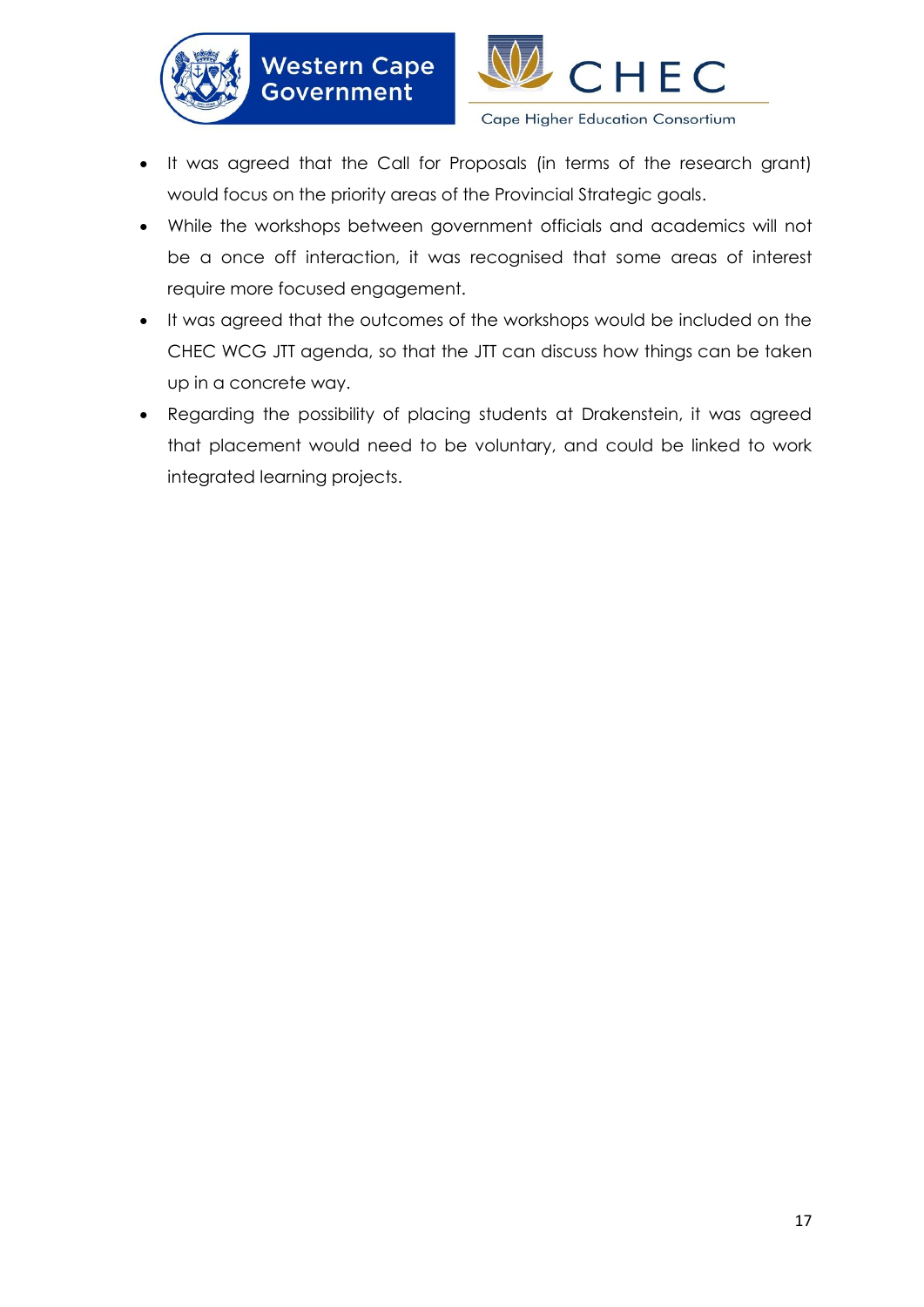



# <span id="page-17-0"></span>**Appendix**

#### **Workshop Attendance Register**

| Person                  | Organisation                             |
|-------------------------|------------------------------------------|
| Aa-ishah Petersen       | Western Cape Government                  |
| Abigail Jacobs-Williams | City of Cape Town                        |
| Amanda Dissel           | Western Cape Government                  |
| Amani Tawana            | Western Cape Government                  |
| Ammaarah Kamish         | Western Cape Government                  |
| Andile Siyengo          | Western Cape Government                  |
| Andries Du Toit         | University of The Western Cape           |
| Anne Schlebusch         | Western Cape Government                  |
| Antoinette Smith-Tolken | Stellenbosch University                  |
| Antoinette Tolkein      | Stellenbosch University                  |
| Audrey Wyngaard         | Western Cape Government                  |
| <b>Bridget Hannah</b>   | Western Cape Government                  |
| Cara Jean Petersen      | City of Cape Town                        |
| Chux Gervase Iwu        | Cape Peninsular University of Technology |
| CJ Schelch              | University of the Western Cape           |
| Claire Kelly            | Cornerstone Institute                    |
| David Abrahams          | Ministry of Social Development           |
| <b>Deborah Constant</b> | University of Cape Town                  |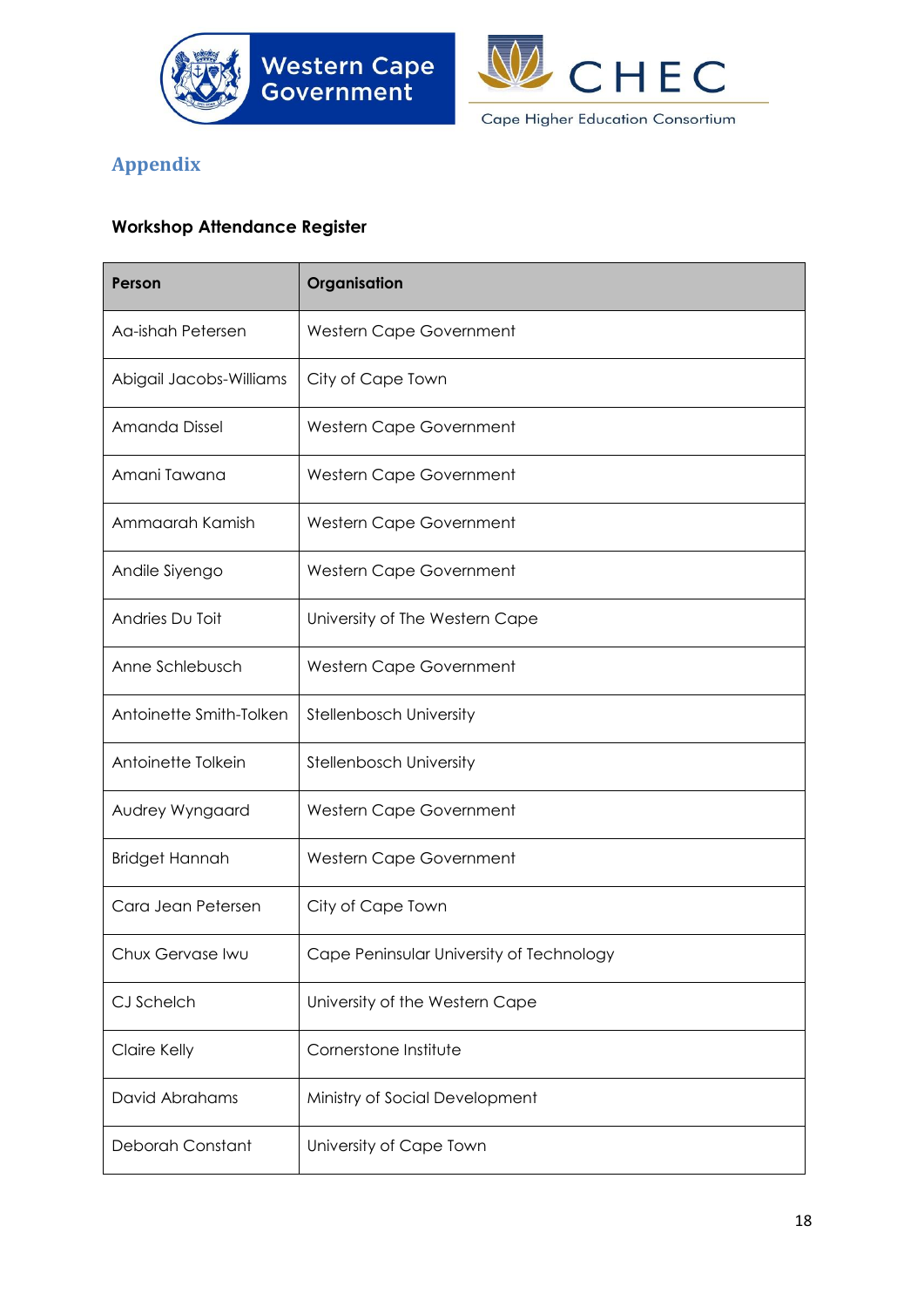



| Dina Burger                        | Cape Peninsular University of Technology |
|------------------------------------|------------------------------------------|
| Douglas Newman                     | Western Cape Government                  |
| <b>Emily Frame</b>                 | University of Cape Town                  |
| <b>Greg Wagner</b>                 | Western Cape Government                  |
| Gubela Mji                         | Stellenbosch University                  |
| Inge Sonn                          | University of the Western Cape           |
| Ivan Turok                         | Human Sciences Research Council          |
| Jacqueline Boulle                  | Western Cape Government                  |
| Joanna<br>Janse<br>van<br>Rensberg | Western Cape Government                  |
| John Morrison                      | Stellenbosch University                  |
| Joyce Raanhuis                     | Cape Peninsular University of Technology |
| Julian Rumbelow                    | Western Cape Government                  |
| Julie Berg                         | University of Cape Town                  |
| Laurine Platzky                    | Western Cape Government                  |
| Laurine Platzky                    | Western Cape Government                  |
| Lois Dippenaar                     | University of The Western Cape           |
| Lorenzo Davids                     | Community Chest                          |
| Lori Lake                          | University of Cape Town                  |
| Marie Young                        |                                          |
| Marion Johnson                     | Western Cape Government                  |
| Mawethu Nyakatya                   | Stellenbosch University                  |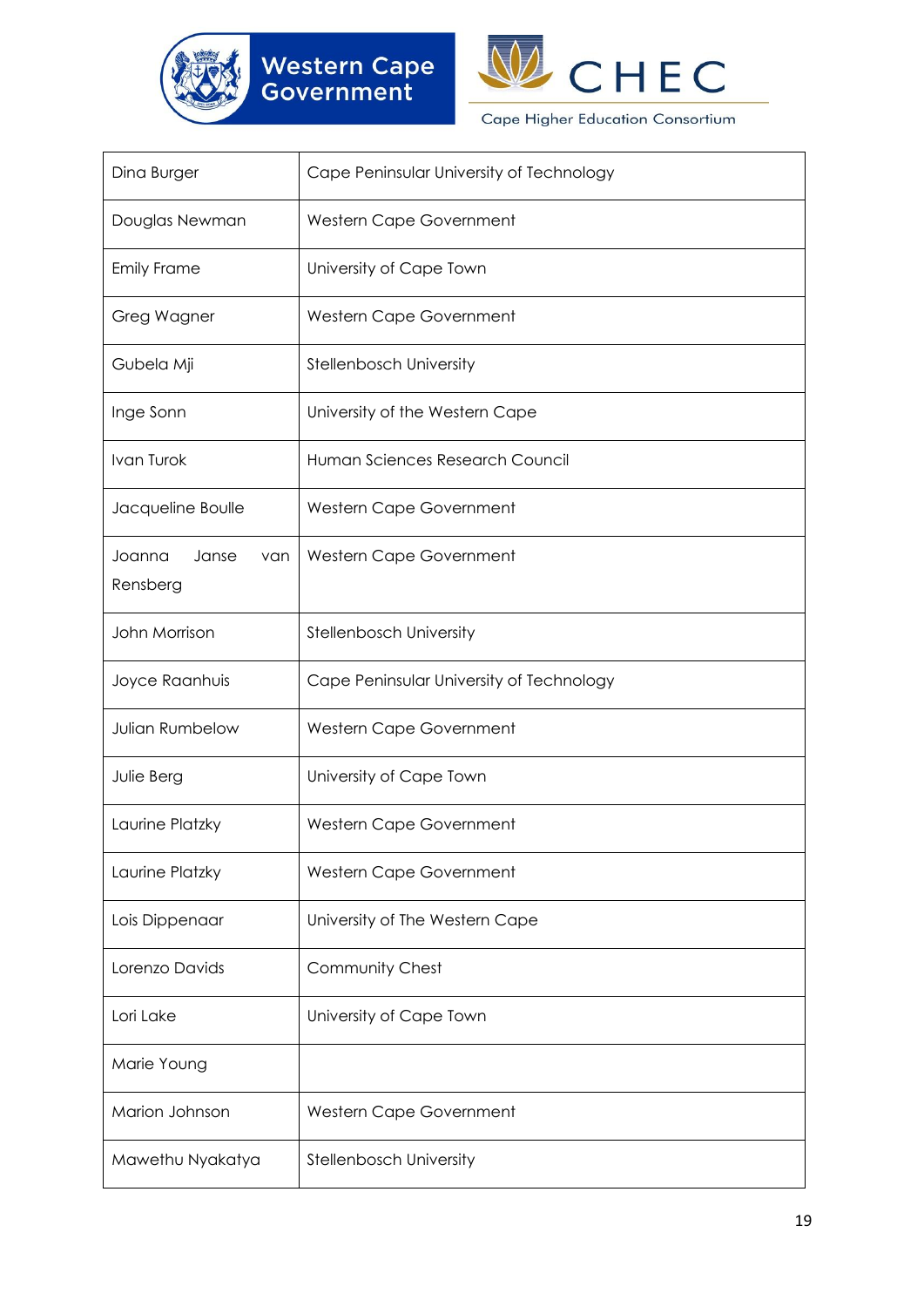



Cape Higher Education Consortium

| Mogammad Soeker                        | University of the Western Cape           |
|----------------------------------------|------------------------------------------|
| Nasima Badsha                          | Cape Higher Education Consortium         |
| <b>Noel Daniels</b>                    | Cornerstone Institute                    |
| Nur-Mohammed<br>A<br><b>Badroodien</b> | Cape Peninsular University of Technology |
| Patti Silbert                          | Stellenbosch University                  |
| R Davids                               | University of the Western Cape           |
| Rashidah Wentez                        | University of the Western Cape           |
| <b>Rene Pellissier</b>                 | Cape Peninsular University of Technology |
| <b>Richard Walls</b>                   | Cape Peninsular University of Technology |
| <b>Roland Cornelissen</b>              | Western Cape Government                  |
| <b>Ryna Cilliers</b>                   | Cape Peninsular University of Technology |
| S Ngcama                               | Cape Peninsular University of Technology |
| Sean Pather                            | University of The Western Cape           |
| Shakira Maharaj                        | Western Cape Government                  |
| Sharman Wickham                        | Cape Higher Education Consortium         |
| Sharman Wickham                        | Western Cape Government                  |
| Shashidd Taliep                        | Cape Peninsular University of Technology |
| Simon Bekker                           | Stellenbosch University                  |
| Sonwabo Ngcelwane                      | Cape Higher Education Consortium         |
| Sunday Owagbiye                        | University of the Western Cape           |
| Tembeka Mzozajana                      | University of Cape Town                  |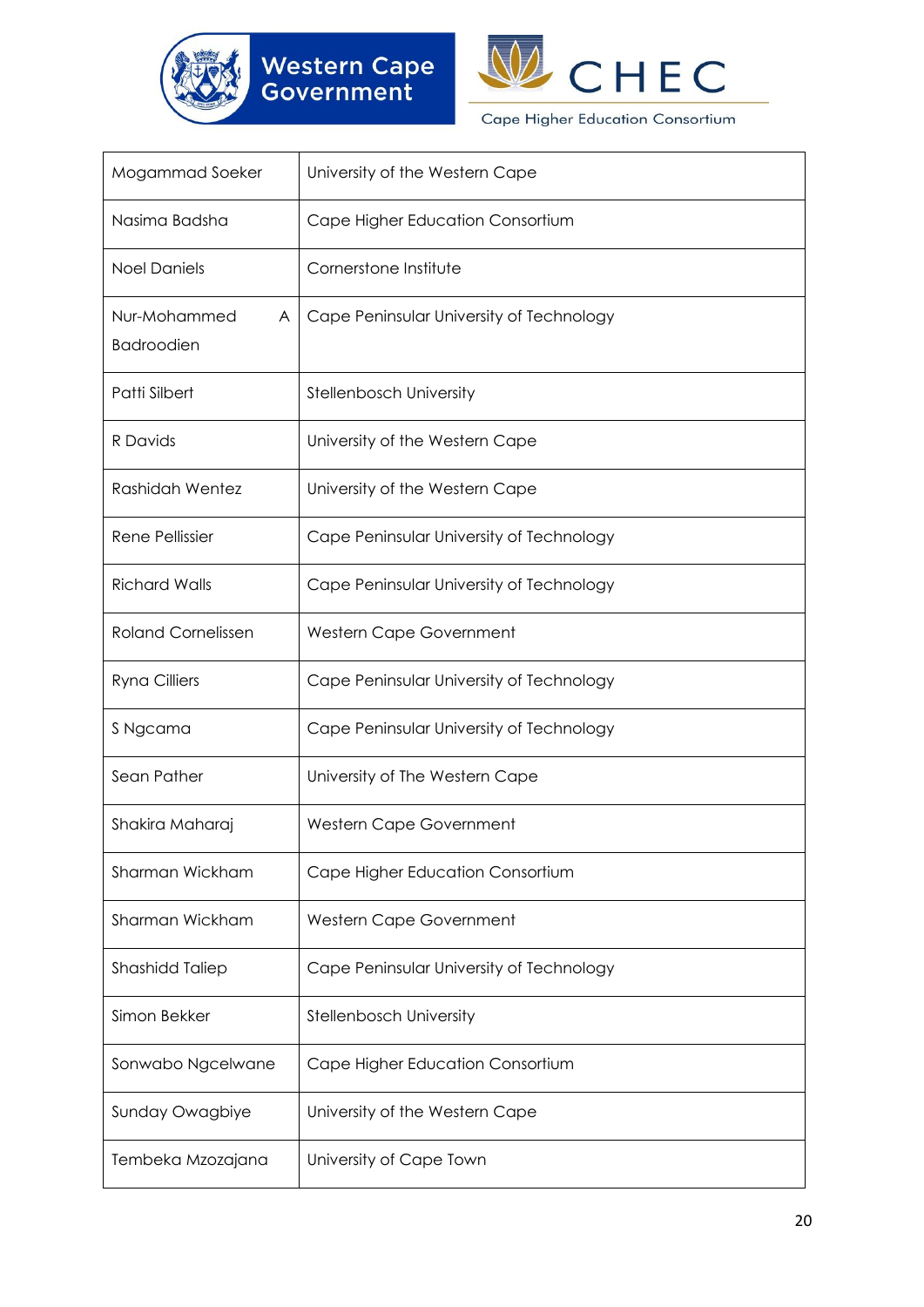



```
Vumile Nyalashe | Western Cape Government
```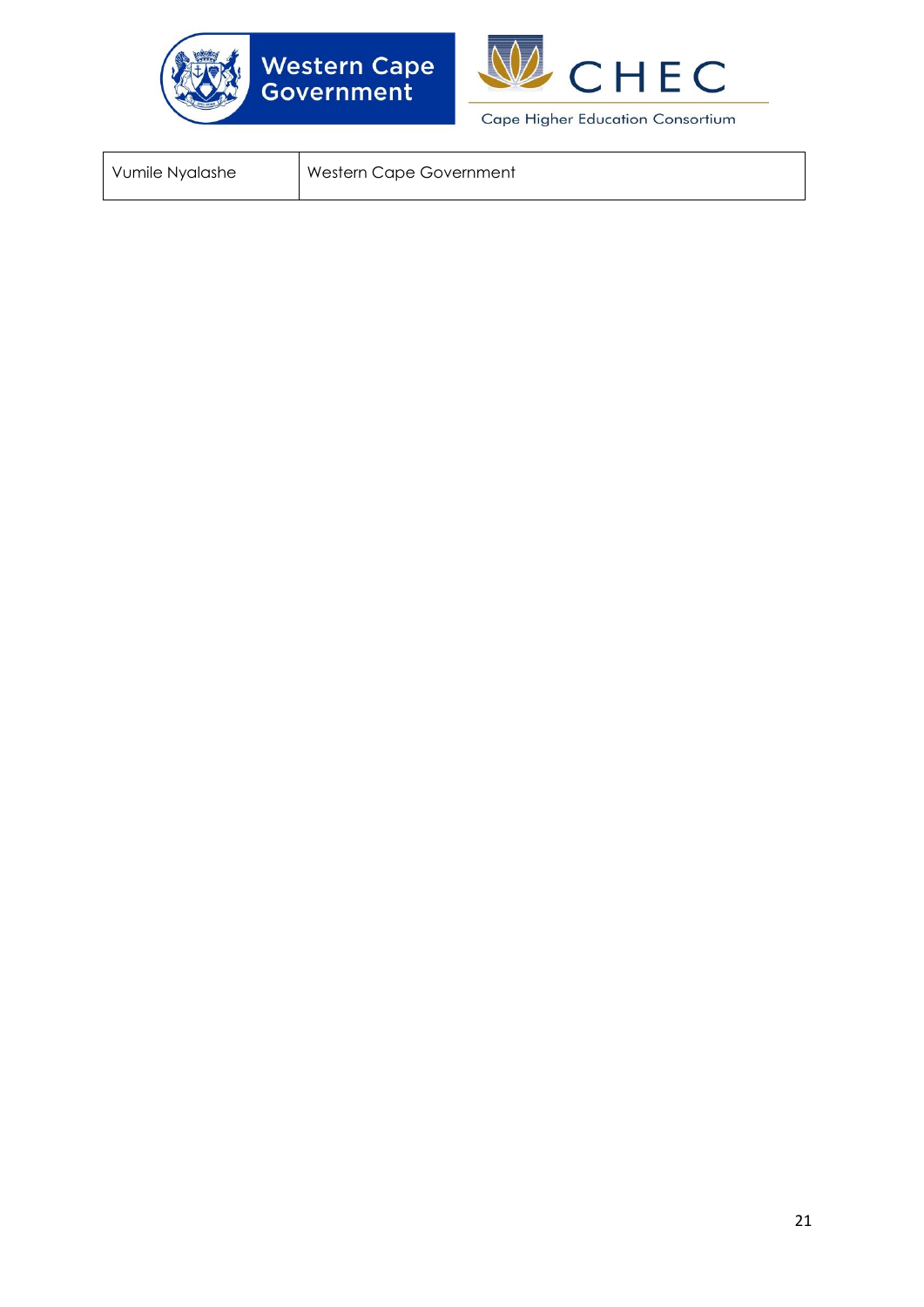



#### **Report Back from Break Away Groups**

#### **RED GROUP**

Critical research areas or research questions

#### **Process or Systemic issues**

- WCG and academe need to work better together, share information, and out of this silo's.
- We need to consider what institutions and capabilities we need to move ahead with long term collaboration
- Design-led thinking should be considered
- A new form of the government -university relationship should be developed, which includes NGO's and businesses.
- We need to think about how we construct the world based on what is happening (trends)
- Many municipalities do not know the contexts of their people (status quo, issues etc.)
	- o WCG should communicate this to these municipalities.
- Bottom-up approaches, participative research etc. should be used wore widely.

#### **Areas of Research or Concern**

- What does it mean to lay a foundation for youth?
- What are the services, support and opportunities young people need?
- What are the challenges faced in our society, and how do these translate into programmes
- How do we build institutional capability in order to break out of silos, and to realise goals of empowered youth?
- What is the basis of the WCG priority projects and programmes?
- We need to consider how we can combine and share research findings in order to provide cutting edge ways of addressing issues
- What is the potential to use alternative means of access to deliver much needed services
- What is the cost to society of not providing empowered youth?
	- o Calculate the cost of driving people towards periphery (city-edge)
- More shared databases of information should be developed e.g. the Western Cape Youth Explorer Tool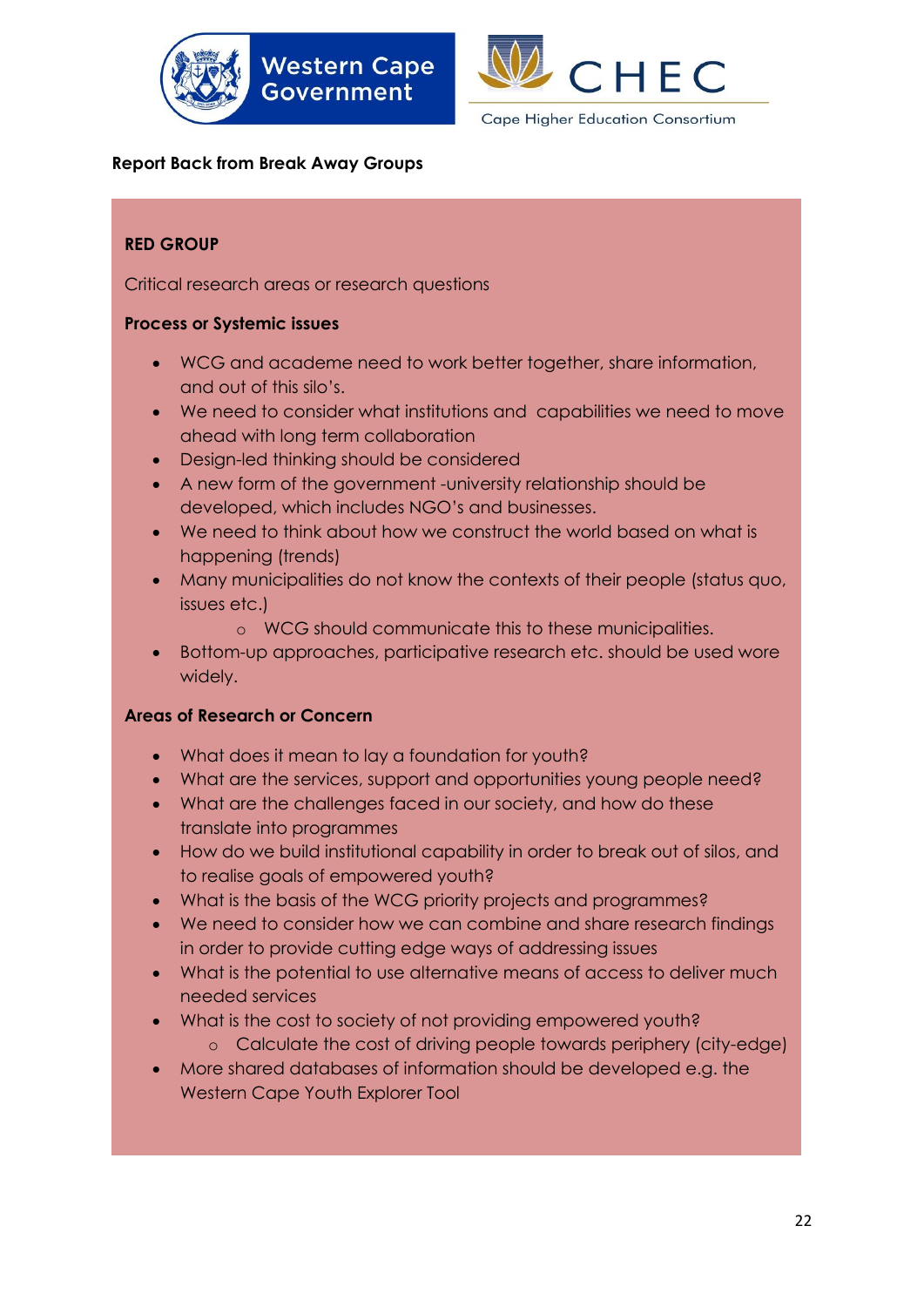



- What methods can be used to enable data sharing
	- o Government has a wealth of data and could leverage universities or organisations to interpret and transform data into digestible format.
- Data around youth is generally about what's wrong, and do not focus on areas of positivity or resilience of youth
- Develop an economic assessment on investment in ECD.
- Focus on translating research and scientific outcomes into programmes that are feasible for government implement
- Consider the principles of agent vs collective action/agency
	- o Method of programme implementation
	- o Life course approach method
- Research should be related to geography
- Investigate how do you scale quality?
	- o How do you produce quality, low-cost interventions?

#### Way forward

Request to continue this conversation - is this workshop going to have a followup?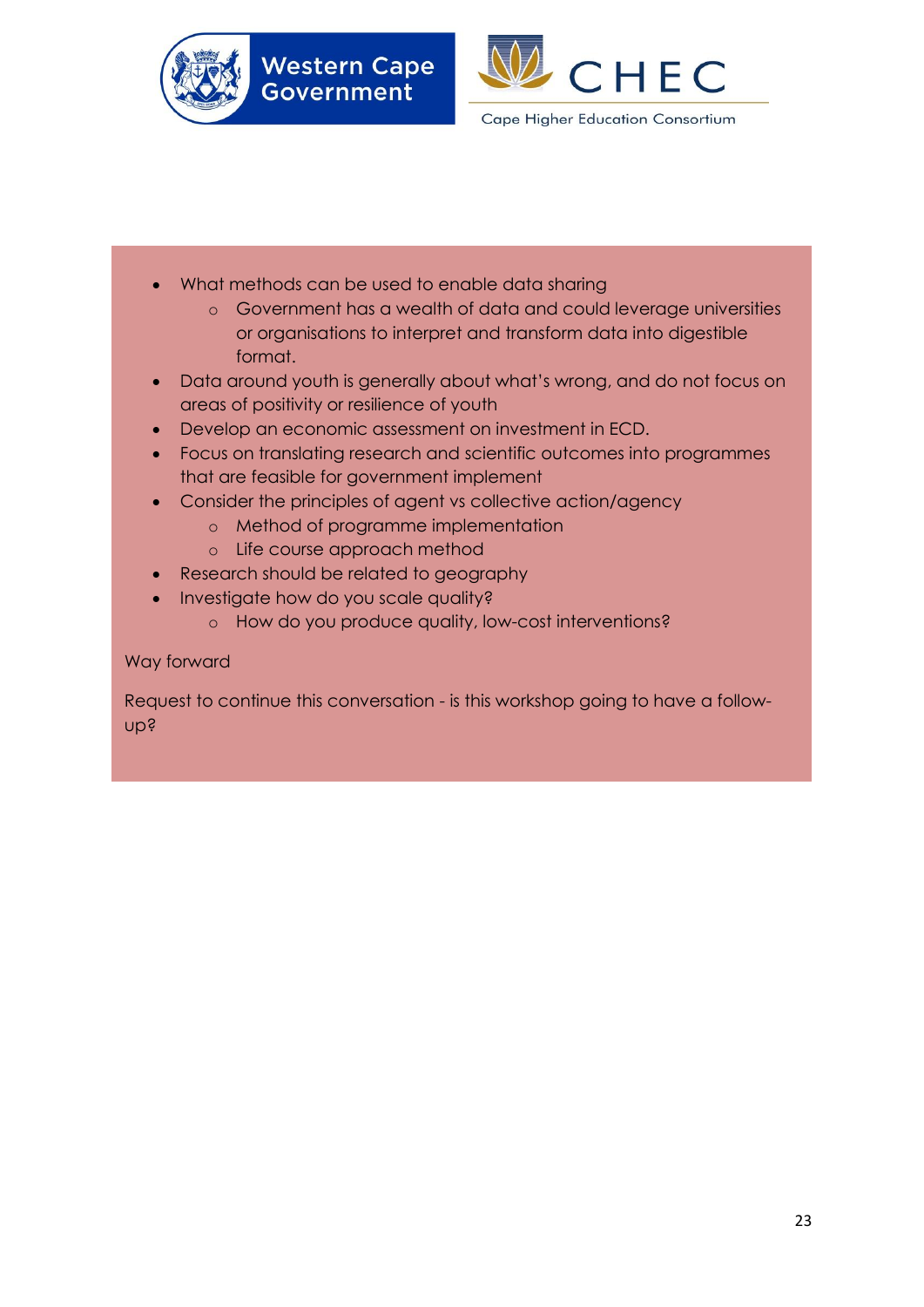



Cape Higher Education Consortium

#### **PURPLE GROUP**

#### **Process or Systemic issues**

- We need to investigate the terminology that we use in programmes and research in order to understand
	- o Assumptions which inform terminology
	- o Concepts used
- How do we manage partnerships and collaborations? Contract management, budgets and plans.

#### **Areas of Research or Concern**

- We must ensure that all voices are heard, and disability champions or representatives are missing from the engagement
	- o People with disabilities must be included in the Health Care Plan (model for engagement)
- Youth "at risk"
	- o Youth experience different risks, and they weigh these risks against one another to make decisions. We need to understand more clearly what informs their decisions.
- Measuring impact of programmes and policy (against a baseline) needs to be a priority to understand:
	- o Is the programme relevant?
	- o Is money spent well?
	- o Other issues, such as justice and rights
	- o We need to think about how to measure impact without baseline data
- A Cost-benefit analysis of programmes needs to be undertaken to understand:
	- o What are the gaps in current programmes?
	- o What element of a programme makes a difference to a beneficiary?
	- o Are we measuring the right things, and what are the best indicators to use?
	- o Are we measuring at the right times?
	- o What are the unintended consequences of the programme?
	- o What makes a programme to fail or succeed?
	- o What could make a difference?
- Inputs (e.g. teachers, lecturers, curriculum) are as important as outputs/outcomes
	- o Which voices must be included in planning (not just evaluation)
	- o Similarly, which voices must be included post evaluation for planning the next cycle
- Integration (complexity) e.g. no fees school
	- o How do we consider the policy governance bigger picture in smaller, bite-sized chunks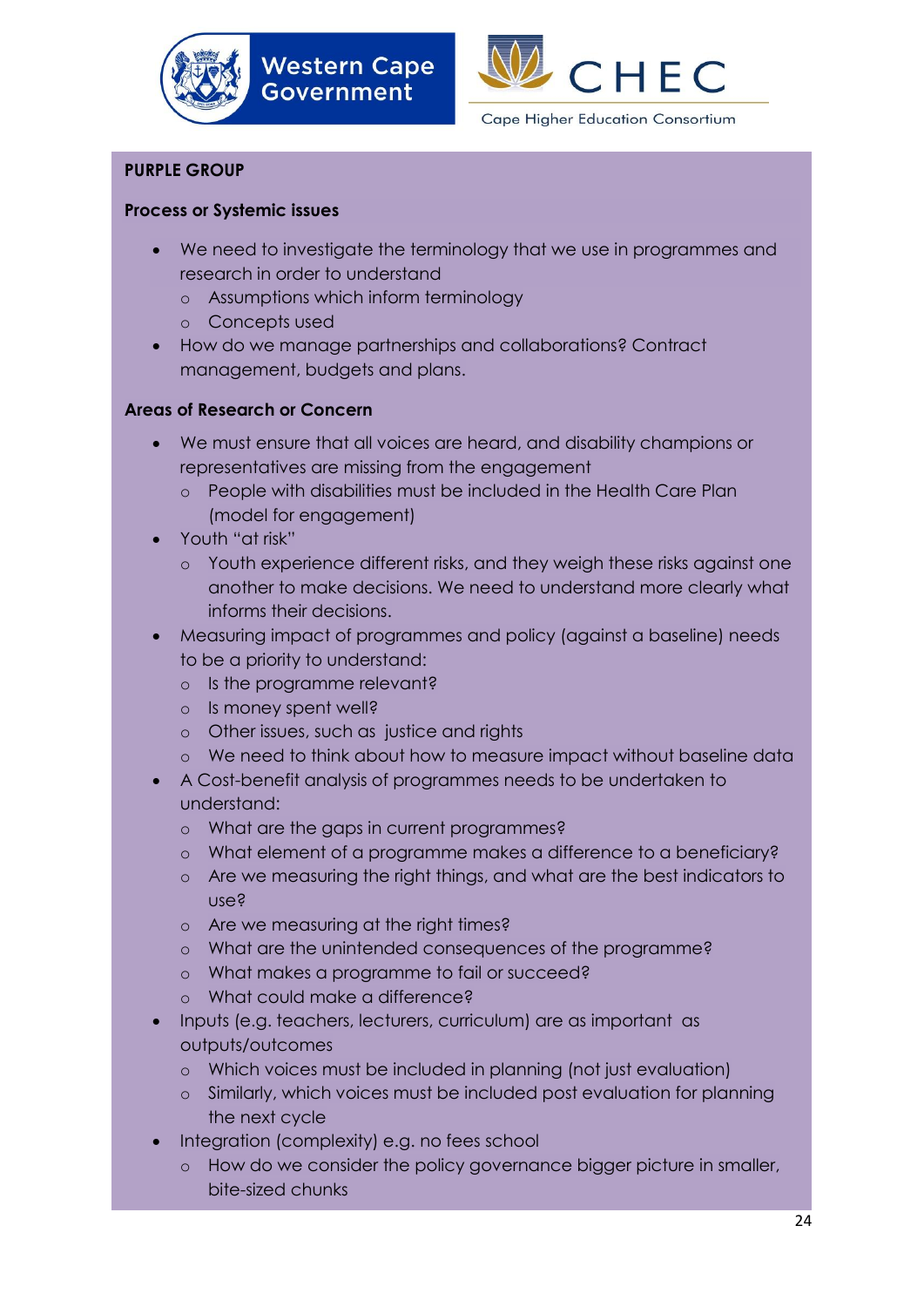



- Leadership for transformation should be adopted
	- o What is the impact of current programmes
- Sport, and its benefits and spin offs need to be investigated in programme evaluations
	- o What are the implications for health, community etc.
- How do you make Higher Education more accessible to young people
	- o What are the alternative pathways?
	- o What are the alternative careers?
	- o What are the innovative and sustainable models internationally?
- Teachers' competencies and professional development Not just in terms of teaching ability should be investigated (i.e. can they provide some level of psycho-social support)
	- o What is a "caring teacher" and a "good environment", and what does it take to realise these concepts.
- Why are children leaving school, and how do we develop systems that enable children to remain in school for as long as possible?
- How could schools build useful partnership with their (resourceful) communities, organisations (career development and alternative models), families and peers?
- How do we develop appropriate psycho-social support models that "unlock" potential for learning.
	- o Where would that be positioned? Who is responsible for developing that?
- How do we create (realistic) aspirations for school children?
	- o What is the value of role models, and sharing experience of others' success?
- What is this "resilience"?
	- o How do we encourage resilience?
- What has changed (for better and or worse) in schools since 1994?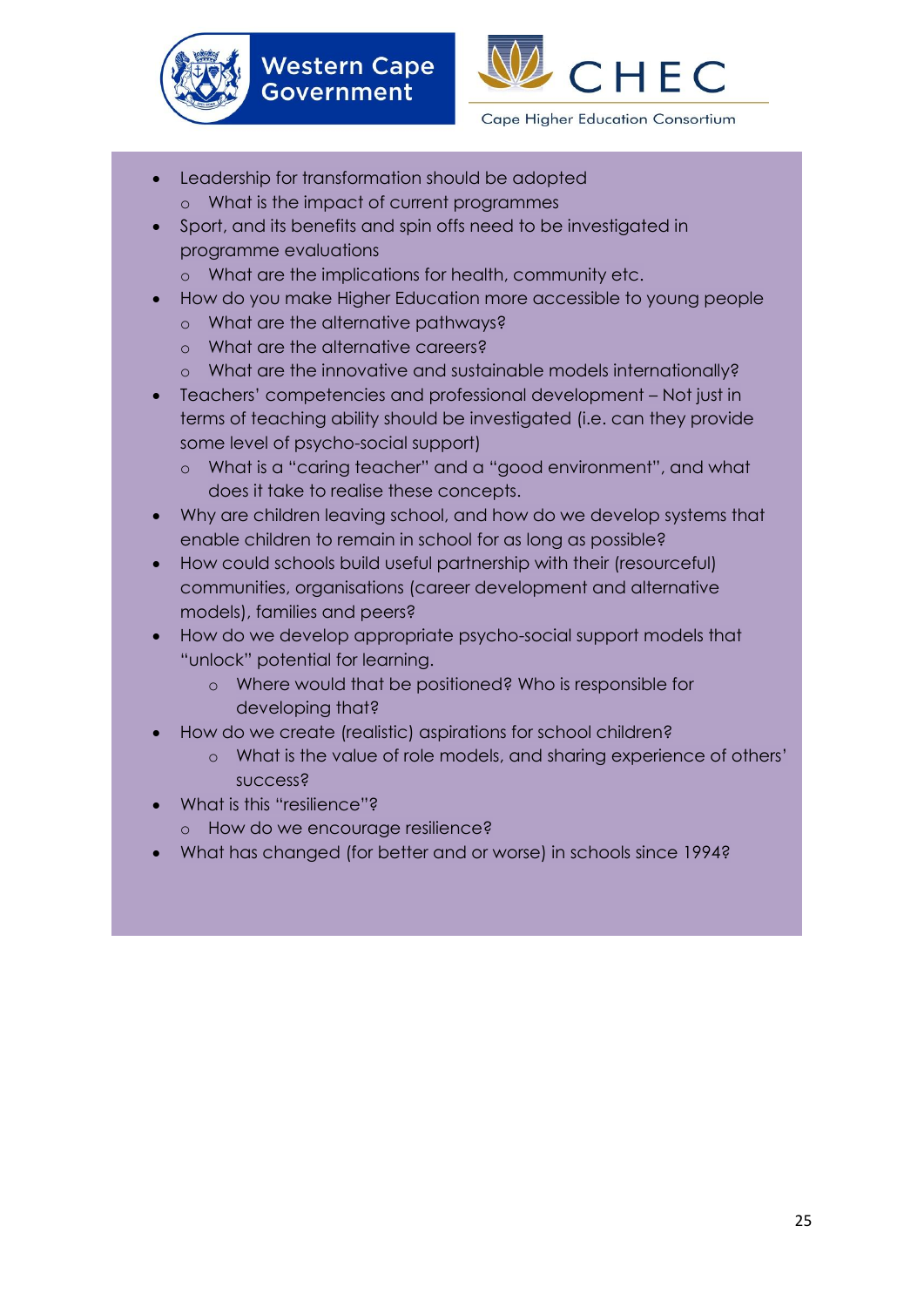



#### **GREEN GROUP**

#### **Process or Systemic issues**

- Clarification around process Trying to find common ground between university interests and government goals, build bigger projects from government funding, catalyse relationships.
- WCG is not always up to date on research
- Resources are constrained
- Mining each other's (WCG and universities) data is critical and should be explored more
- Partnerships are critical

#### **Areas of Research or Concern**

- What is wellness?
	- o Wellbeing rather than just absence of disease
	- o Different communities (areas/groups) understand this differently, how do we capture that and bring flexibility into the notion of wellness?
	- o What do communities prioritise?
- What is the relationship between wellness and resilience?
	- o How do people deal with adversity?
	- o How do we inculcate resilience at different points in people's lives?
- Localising research and service delivery are critical.
- We need to understand issues/impacts at the local level (e.g. What are the barriers to breastfeeding at home after the hospital?)
- Across PSGS what is sustainable, and how do you make projects sustainable?
	- o Universities are critical in impact studies
	- o At each stage of a project (especially formulation and impact assessment), how can we include academics?
- How does WCG allocate budget to something that can't be quantified (e.g. preventative health projects). WCG needs evidence that it's a good budget decision
- Disability is a strong point and it should be emphasised more across PSGs
	- o WCG should conduct research service delivery to understand if services are inclusive.
	- o It was noted that Jeremy Opperman has been appointed recently and he is starting the transversal agenda.
- Family at risk is a new project that could be strengthened through academic partners – it was requested that academics meet with Douglas.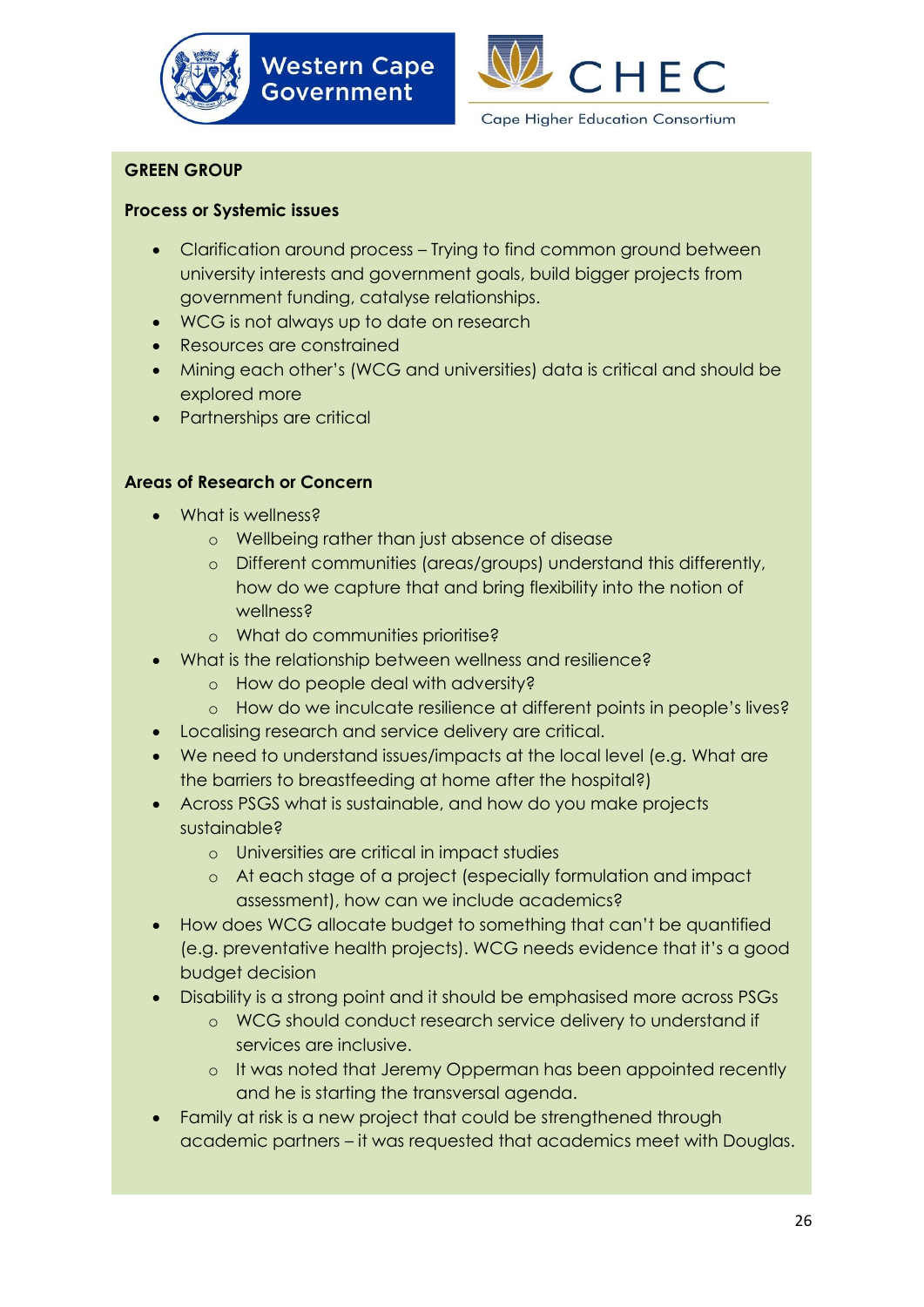



- How do you measure resilience and wellbeing?
- We need to understand that wellness is contextual and different for different individuals.
	- o What goes into wellness for communities?
	- o We need to consider youth wellness rather than youth development, and understand youth in the context of their environment, because once youth leave programmes, they are back at risk.
	- o How do we change services and environments to support youth wellness?
- Government and Academic leadership should discuss conceptual frameworks & indicators to make sure we get impact assessment right.
- How we capacitate people to develop agency in a systematised way?
- How do we include youth into research, strategy and policy processes
- How do we address structural problems?
	- o How do we build bridges between education and work?
	- o How encourage employers to hire youth?
- How do academics support the mainstreaming of lessons from priority projects (e.g. Afterschool GC and mainstream education)
- How do academics and WCG maximise work with the community intermediaries at project design and conceptualisation?
- How do we crowd in existing university projects and resources, and find points of overlap between linked to wellness
- Alcohol. Harms Reduction research gaps:
	- o Reducing amount of alcohol and raising the price
	- o Local residence responses to local alcohol provides opportunities for attitudinal studies (MRC has been undertaking similar research).
	- o What are the alternatives for people to do for fun rather than drink, for example:
		- 1. Activities
		- 2. Walking hours
		- 3. Safety officers
		- 4. Youth Lifestyle centre
- It would be useful to develop a service design "blue print" to understand the faults and issues regarding youth programmes
- How seamless are youth programmes?
- How do you bring coherence into messy policy/ programme environment?

Stakeholders who should be included in Youth Wellness research include

- o Schools
- o Youth centres
- o Universities
- o NGOs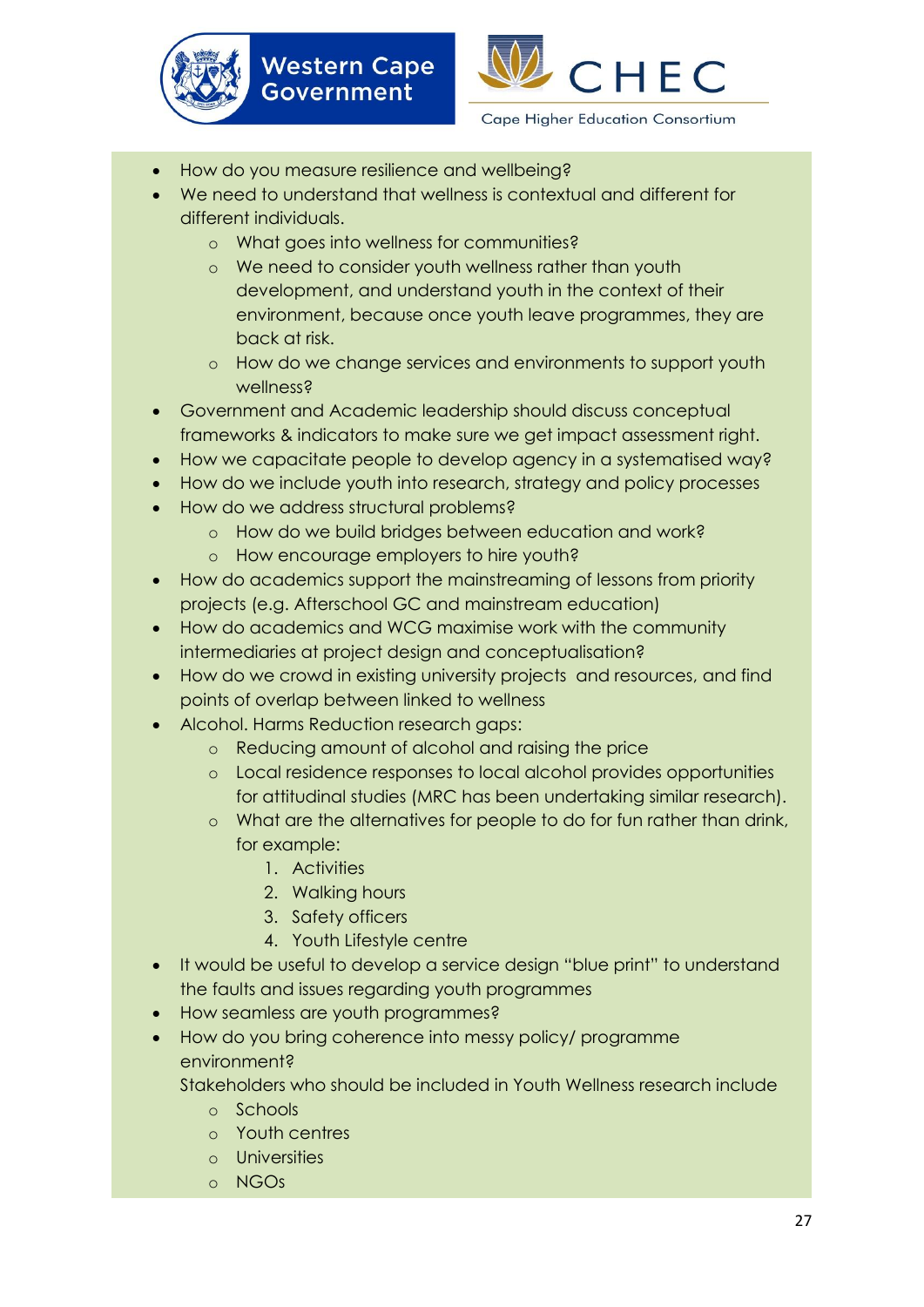



- How do you measure resilience and wellbeing?
- We need to understand that wellness is contextual and different for Stakeholders who should be included in Youth Wellness research include
	- o Schools
	- o Youth centres
	- o Universities
	- o NGOs
	- o Youth
	- o Young men

#### **Way forward**

- It was agreed that CHEC should convene a meeting around disability
- Academics to meet with Douglas regarding Family at Risk project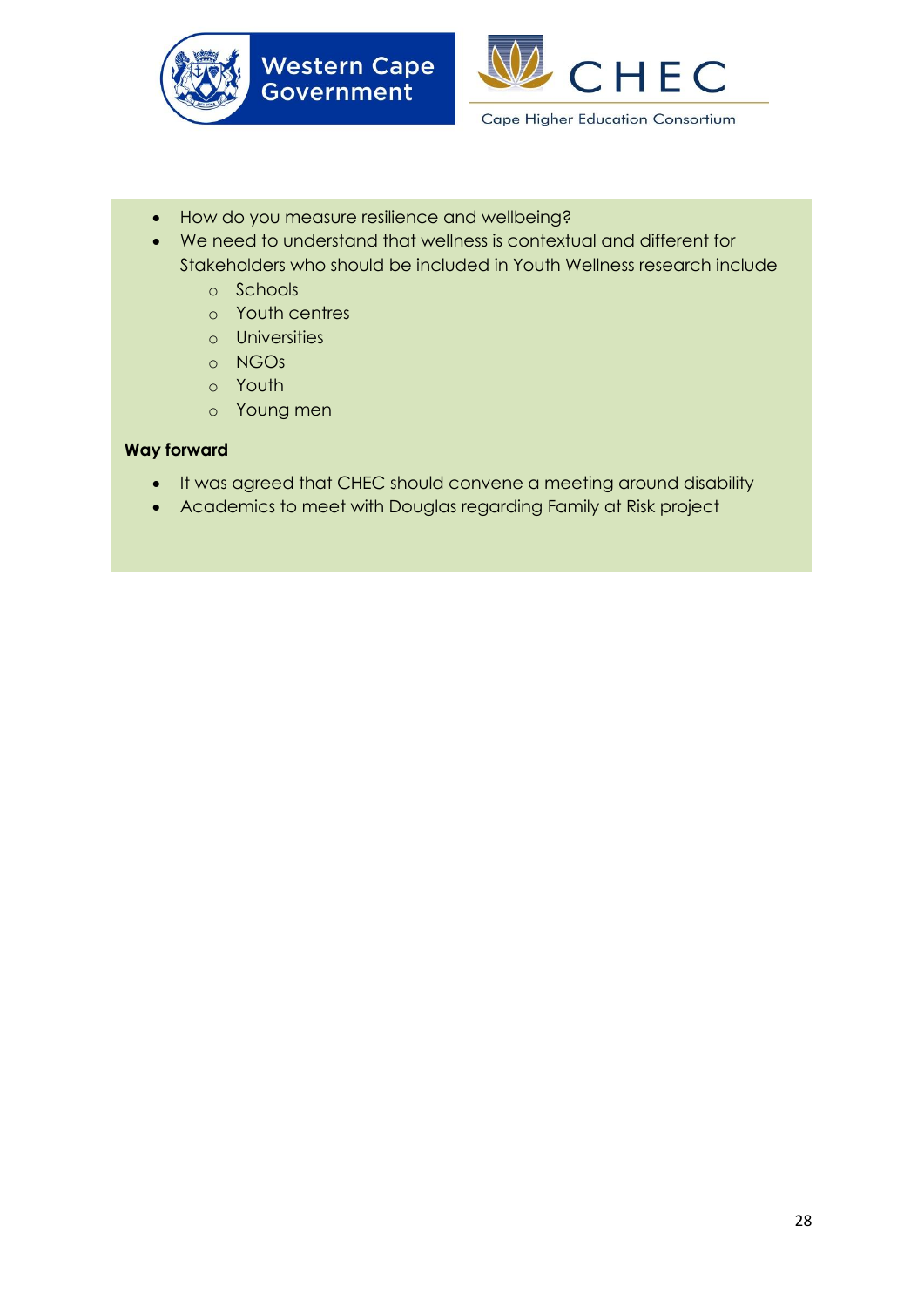



#### **ORANGE GROUP**

#### **Process or Systemic issues**

- What institutional mechanisms can you use to concretise the research agenda
- We need to have other people from departments and groups included to avoid silos
- Consider methodology how do we discuss and conceptualise research issues?
- How do we leverage academic focus on specific areas?
- How do we share government constraints around process and procurement with universities.
- How could co-funding of research work?
- How could "in kind" partnership work for example, Emily sits with WCG one day a week, and that's an "in kind" partnership.
- WCG should develop a module on the processes and structures for WCG academia.
	- o That could be useful for students coming into WCG as well.
- WCG and universities need to leverage students doing MAs and PHDs to do research
- Universities to find ways to access and share research.
	- o There is a project underway to share all info from universities at WC (as reported by CPUT).
- We need to ensure that research is moving from description to action
- We need to build institutional capacity to build a bridge between WCG and Universities so that we understand how to work together.

#### **Research areas**

- Psychosocial issues are affecting youth programmes, and need to be investigated in more detail
- How do we look at resilience, and the way people manage to cope in difficult situations?
- What are the principles of successful programmes, and how can these be replicated?
	- o It was suggested that WCG investigate 10 programmes that claim to be successful (government and non-government) and investigate what success looks like.
- Monitoring needs to take place from the beginning of a programme, and it might be more useful to look at one or two key indicators across programmes.
- If we long term tracked a disabled youth, we could investigate the concept of universal design, for instance if we how a university treats disabled people and is designed, we gain a good picture of how it treats people in general
- 29 approach, and is citizen focused. How does that translate into practice?Linked to a statement by Helen Zille, WCG prioritises a we are whole of society